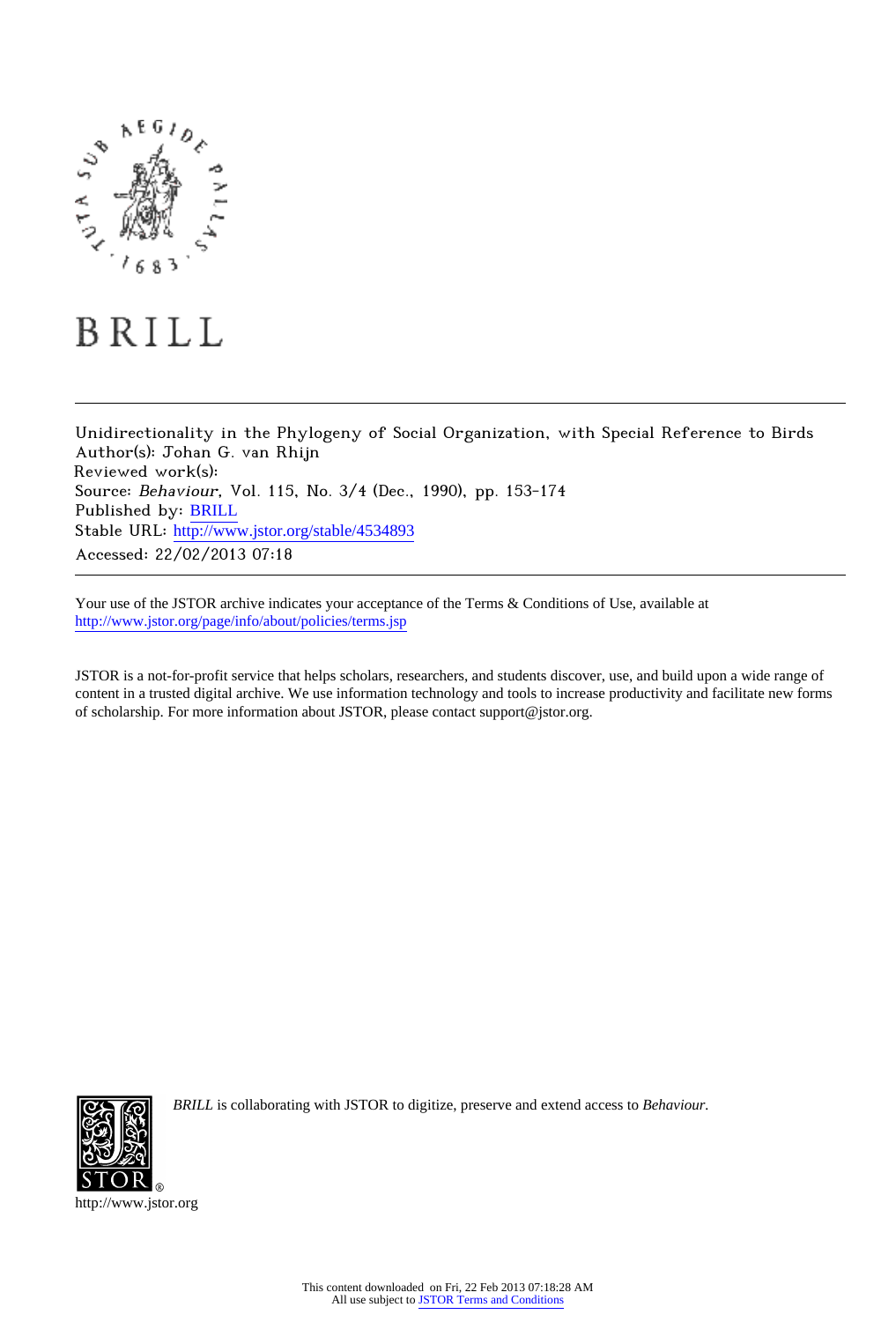## **UNIDIRECTIONALITY IN THE PHYLOGENY OF SOCIAL ORGANIZATION, WITH SPECIAL REFERENCE TO BIRDS**

**by** 

**JOHAN G. VAN RHIJN1)2)** 

**(Zoological Laboratory, University of Groningen, The Netherlands, and Department of Sciences, Open University, Heerlen, The Netherlands)** 

> **(With 2 Figures) (Acc. 5-II-1990)**

## **Introduction**

**In a number of papers (van RHIJN, 1984, 1985, 1991, in press) I have argued that pure male parental care is probably the ancestral parental care pattern in birds. This seems to be contradictory to the finding that pure male parental care is extremely rare in recent birds, and absent in most families. Yet such a finding cannot be used as proof against the view of male parental care as a primitive condition. The reason for this is that primitive characters may get lost in the course of evolution. For instance, adult mammals, birds, and reptiles have no gills, although their foetuses do possess them, and their early ancestors had gills during their whole life cycle. As soon as these ancestors left the water they had to evolve lungs. By that time their gills became useless. A secondary return to the water, such as in turtles, penguins, auks, and whales, has in no case led to the maintenance of gills in adult individuals. This may be related to the continuing partial dependence on landlife present in most of these groups (sea-turtles, all birds, and seals). This factor, however, can hardly be considered as a cause of their inability to develop gills in adult individuals, but mainly as a consequence of it. A main cause of the con-**

<sup>&</sup>lt;sup>1</sup>) Address for correspondence: Slochterweg 3, 9635 TA Noordbroek, The Nether**lands.** 

**<sup>2)</sup> This study was stimulated by discussions with Gerard BAERENDS, Rudi DRENT, Ton**  GROOTHUIS, Jaap KRUIJT, Gerwin MEIJER, Theunis PIERSMA, Joost TINBERGEN, Jan **VEEN, Gerrit de Vos and many others, and fundamentally influenced by views expressed by Andrzej ELZANOWSKI and John MAYNARD SMITH. I am very grateful to Jaap KRUIJT for his constructive comments on the manuscript, to Euan DUNN, Andrew RICHFORD, and an anonymous reader for comments on drafts of parts, and to Dietmar and Christiane GROTE for rewriting the German summary.**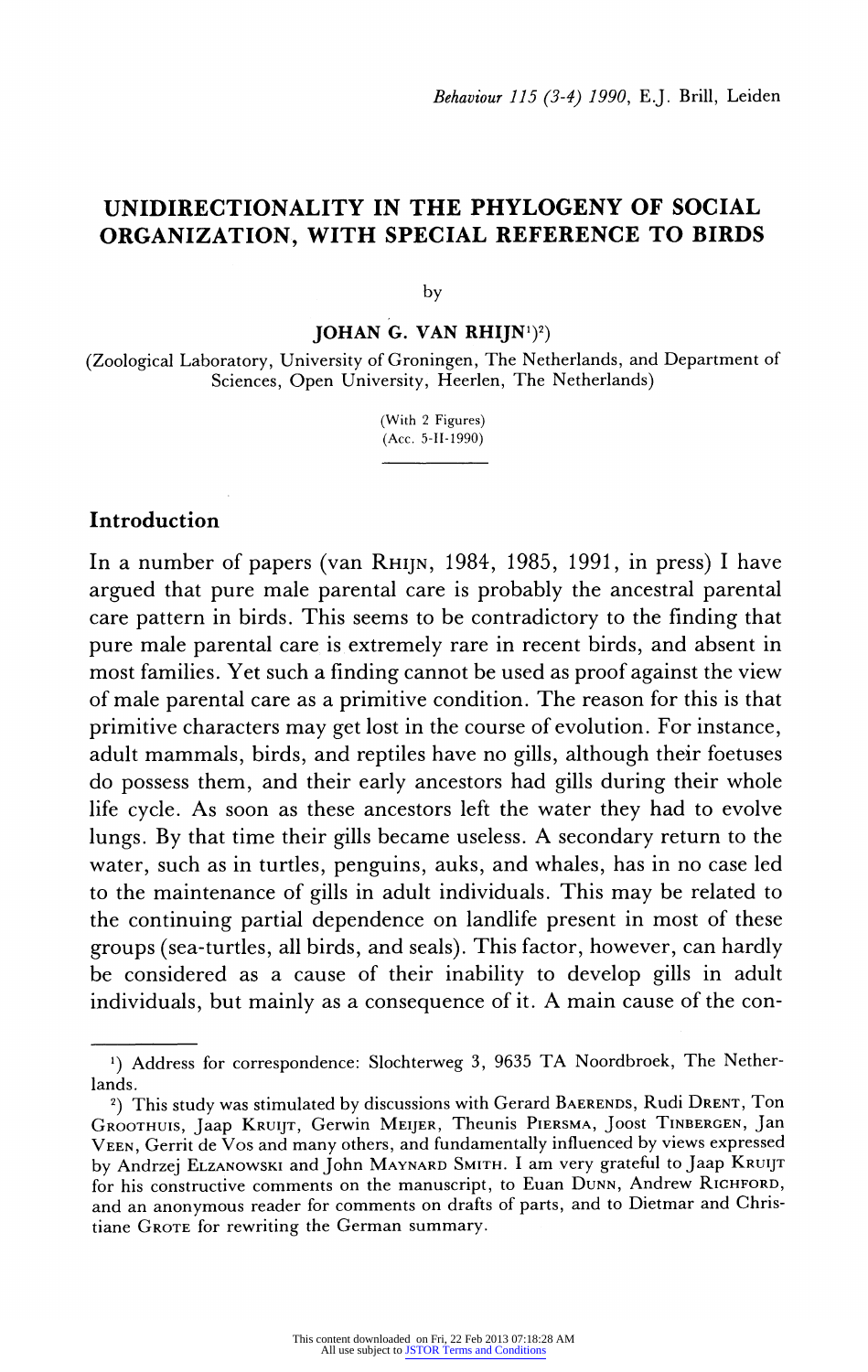**tinuation of lung respiration is their very high demand for oxygen (to an extent that cannot be supplied by gills) to maintain their increased metabolism (e.g. SCHMIDT-NIELSEN, 1975). Thus the transition from gills towards lungs seems to be possible because it creates new perspectives for the animal, but a transition in the opposite direction seems to be very unlikely because it severely restricts several of the animal's potentialities.** 

**The phenomenon that certain evolutionary processes tend to proceed in one direction, but not (or very rarely) in the opposite one, has been recognized by a large number of investigators (e.g. RENSCH, 1947; SIMP-SON, 1953; ELDREDGE & GOULD, 1972; GOULD & ELDREDGE, 1977; MAYNARD SMITH et al., 1985). Its importance in the evolution of morphological and physiological traits is widely accepted, but in the study of the evolution of behavioural properties this possibility is generally ignored. Only a small number of modest attempts have been made to consider it (e.g. GITTLEMAN, 1981; RIDLEY, 1983).** 

**In this article I want to present arguments for the importance of unidirectionality in the evolution of behavioural traits, especially in the evolution of parental care and social organization. I shall develop my hypotheses from the diversity in social organization in waders and related groups (order Charadriiformes) and on the basis of earlier theoretical work. To test these hypotheses I shall consider whether they are compatible with the existing ideas about phylogenetic relations between various taxa of arctic sandpipers (subfamily Calidridinae), waders and related groups, and birds in general.** 

## **Diversity among Charadriiformes**

**A review of the diversity of social systems is presented in Table 1. In most species monogamous pair-bonds are established, usually associated with biparental care of the offspring. In many of these monogamous species the male performs most care after hatching of the eggs, in some species from the start of incubation onwards. In a few species sex-roles are completely reversed. In a few others the female typically produces two clutches of eggs, of which the first one is incubated and cared for by the male, and the second by the female (double clutching). In several waders social relationships between males and females are even more complex. Polyandrous relationships are fairly common, especially among species with sexrole reversal. Polygynous relationships also seem to occur in some species. Promiscuous relationships have been found in only a few species of waders. In some of the latter species males display lek behaviour.**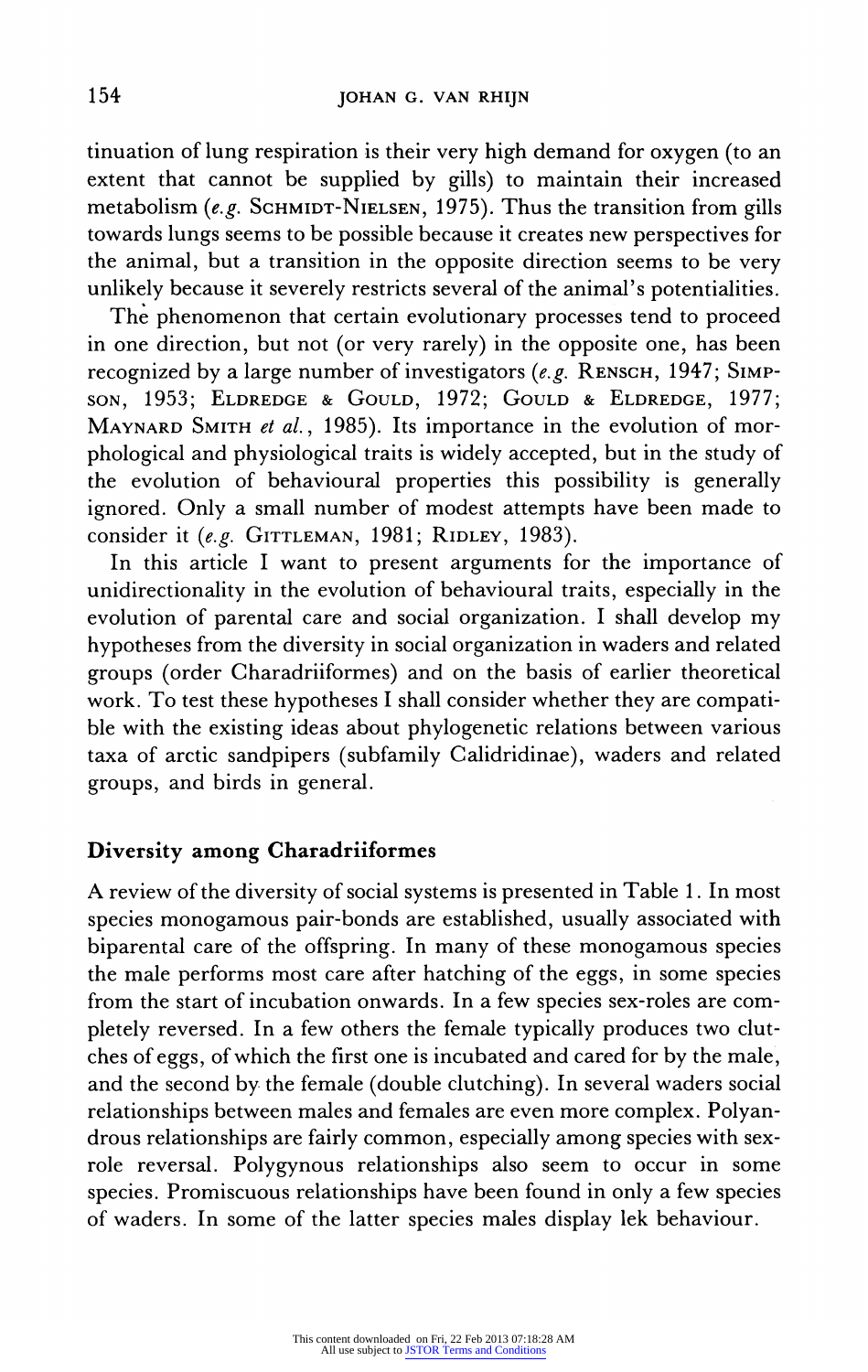| (sub)family      |                 | num            | mon       | dcl      | srr       | pan       | pgy       | pmc       | lek      |
|------------------|-----------------|----------------|-----------|----------|-----------|-----------|-----------|-----------|----------|
| Alcidea          | auks            | 22             | us        |          |           |           |           |           |          |
| Dromadidae       | crabplovers     | 1              | pr        |          |           |           |           |           |          |
| Stercorariidae   | skuas           | 4              | us        |          |           |           |           |           |          |
| Rhynchopidae     | skimmers        | 3              | us        |          |           |           |           |           |          |
| Laridae          | gulls           | 82             | us        |          |           |           | oc        | <b>OC</b> |          |
| Chionididae      | sheathbills     | 2              | us        |          |           |           |           |           |          |
| Thinocoridae     | seedsnipes      | 4              | pr        |          |           |           | pr        |           |          |
| Burhinidae       | thick-knees     | 9              | us        |          |           |           |           |           |          |
| Haematopodidae   | oystercatchers  | 6              | us        |          |           |           |           |           |          |
| Recurvirostridae | avocets         | 7              | us        |          |           |           |           |           |          |
| Glareolidae      | pratincoles     | 17             | us        |          |           |           |           |           |          |
| Vanellidae       | lapwings        | 24             | us        |          |           |           | <b>OC</b> |           |          |
| Charadriidae     | plovers         | 40             | us        | $\geq$ 1 | $\geq$ 2  | $\geq$ 2  | <b>OC</b> |           |          |
| Jacanidae        | acanas          | 8              | 1?        |          | <b>us</b> | us        |           |           |          |
| Rostratulidae    | painted snipes  | $\overline{2}$ | 1?        |          | 1         | 1         |           |           |          |
| Scolopacidae     | sandpipers      | 84             | us        | $\geq$ 3 | $\geq 4$  | $\geq 3$  | ± 5       | ± 5       | $\geq 3$ |
| Calidridinae     | arctic sandpip. | 24             | us        | $\geq$ 3 | tt        | <b>OC</b> | $\pm$ 2   | ±4        | $\geq$ 2 |
| Gallinagininae   | snipes, etc.    | 18             | us        |          |           |           | 1?        | $\geq$ 1  | $\geq$ 1 |
| Scolopacinae     | woodstocks      | 6              |           |          |           |           | pr        |           |          |
| Tringinae        | godwits, etc.   | 31             | <b>us</b> |          | $\geq$ 1  | ≥1        | <b>OC</b> |           |          |
| Arenariinae      | turnstones      | 2              | us        |          |           |           |           |           |          |
| Phalaropodinae   | phalaropes      | 3              | us        |          | 3         | $\geq$ 2  |           |           |          |

**TABLE 1. Social organization in recent Charadriiformes** 

**Key: num = number of species in family, mon = monogamy, dcl = double clutching, srr = sex-role reversal, pan = polyandry, pgy = polygyny, pmc = promiscuity, lek = lekking, us = usual pattern in most species, pr = pehaps usual in these species, tt = many species tend towards it, oc = occasionally in one or a few species. Numbers refer to number of species which usually display the type of social organization indicated.** 

**Classification according to CRACRAFT (1981). Details on social organization after VAN TYNE & BERGER (1975), RIDLEY (1978), ORING (1982, 1986), CRAMP & SIMMONS (1983), JEHL & MURRAY (1986).** 

**I wondered why the variety among waders is much greater than among most other groups of mutually related species. Two possibilities may be considered. Firstly, during the evolution of this group, selective forces might have been highly variable. This possibility is not unlikely, since the ancestral representatives of this group had to invade cold and very cold breeding areas during their evolution. A further investigation of this possibility, however, is almost impossible by the lack of sufficient biogeographic and climatic data from the past (but see LARSON, 1957). The second possibility, which may be analysed in more detail, implies that the common ancestor of this group might have displayed a very primitive type of social organization with the potential for evolving many**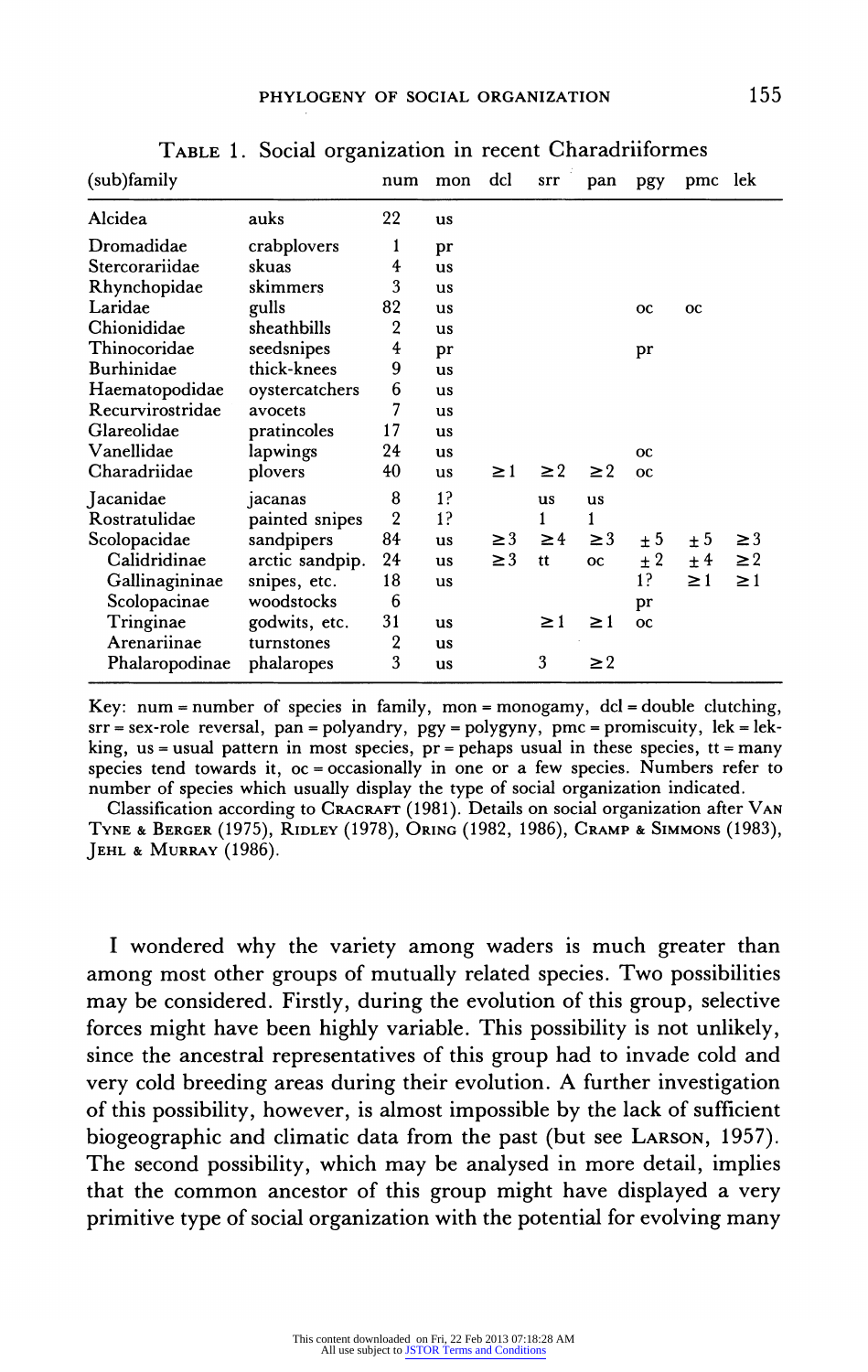**types of derived patterns. In contrast, the common ancestors of most other groups would have derived types of social organization with fewer options for further specialization. I want to stress that this implies that certain types of social organization can easily be modified by natural selection (low phylogenetic inertia), whereas other types can hardly be modified (high inertia; see also WILSON, 1975). Thus, species of the former types can readily adapt to changing environmental conditions, but species in the second category may be doomed to extinction after environmental changes. Species with a large variety of properties which can easily be re-arranged to new combinations, represent the former types. Species with a limited array of properties, and which have to evolve combinations of new traits to survive environmental change, represent the latter types. I shall try to explain this with the help of some examples.** 

**The most common monogamous system includes female parental care, male parental care, and the ability to establish a pair-bond. If the environment were to change in such a way that one parent became able to combine full incubation duties with foraging for its own needs, the species could evolve a pure male-care system or a pure female-care system, with or without competition among the members of the noncaring sex. Thus, monogamous biparental care systems seem to leave a considerable number of options for future evolution.** 

**The double clutch system, such as displayed by Temminck's stint Calidris temminckii (e.g. BREIEHAGEN, 1989), includes female parental care, male parental care, the ability to care alone for a clutch, elements of monogamy during a short-lasting pair-bond until completion of the first clutch, and elements of promiscuity preceding to the second clutch. If the environment were to change in such a way that the parent became unable to combine full incubation duties with foraging for self-maintenance, the species could readily evolve a system with biparental care. If the environment no longer allowed the production of two clutches of eggs, the species could evolve a pure male-care system, or a pure-female care system with competition among males for mates (polygyny, promiscuity, or lekking). If, on the other hand, the environment did allow the production of more than two clutches, the species could evolve a pure male parental care system with competition among females for mates (polyandry). Double clutching therefore seems to leave a very large number of options for future evolution.** 

**The lekking system, such as displayed by the ruff Philomachus pugnax (e.g. van RHIJN, 1991) includes the ability of the female parent to com-**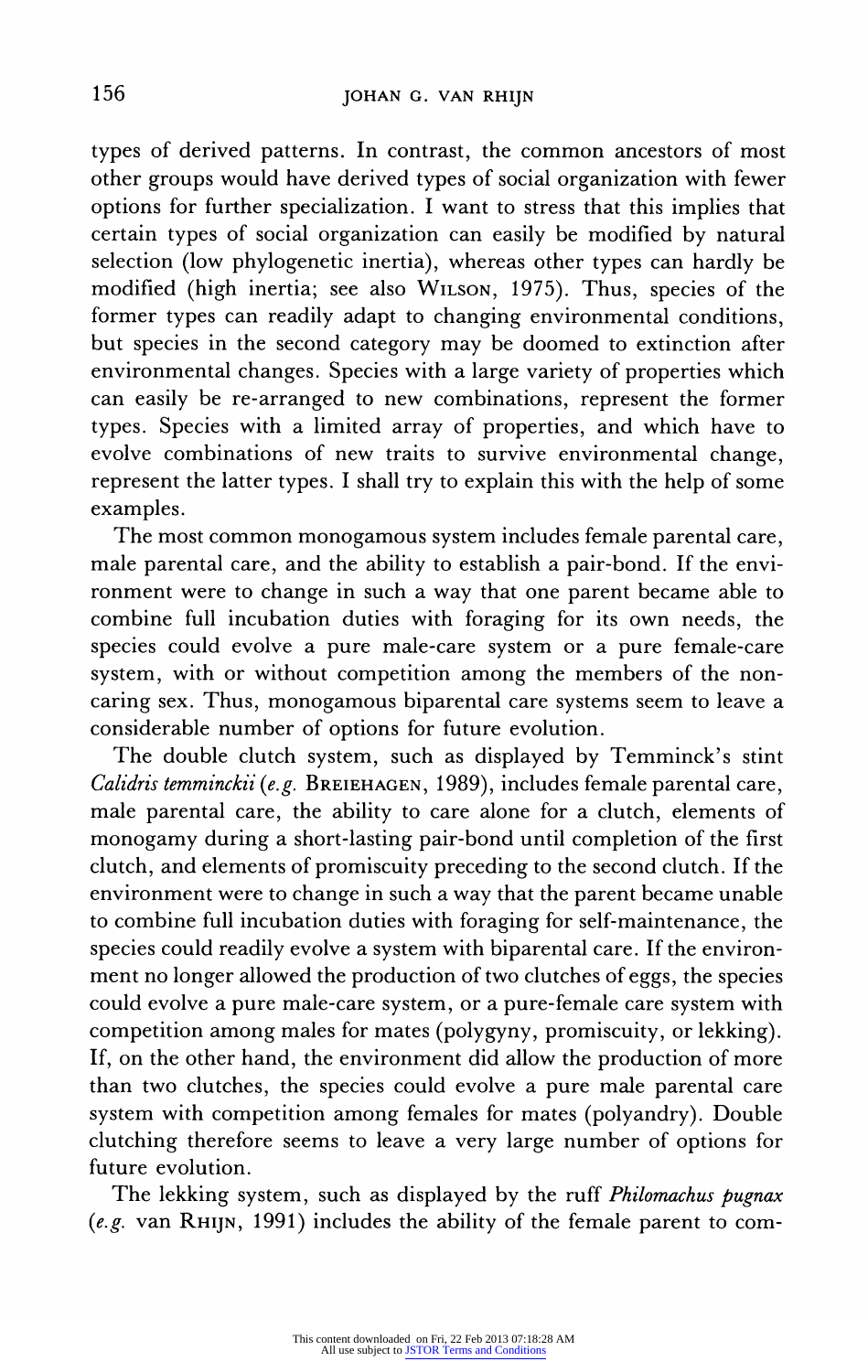**bine full incubation duties with foraging for her own needs, but no clear ability to establish a lasting bond with a member of the other sex. If the environment of this species changed in such a way that the female parent became unable to combine full incubation duties with self-maintenance, the species could not readily evolve a monogamous system with biparental incubation, because this requires that at least two new traits evolve: the establishement of a pair-bond and of male parental care. The species would probably be doomed to extinction. If the environment made the production of more than one clutch possible, the species again could not adequately react to such a change, and would possibly lose out in competition with other species. Consequently, lekking systems seem to be highly derived, leaving almost no other options for future evolution.** 

**In view of these examples, it is highly improbable that the social system of the common ancestor of the waders was something like a lekking system. It is more likely that it resembled (but was not necessarily identical to) the monogamous biparental care system, or even the double clutching system. The latter two might be considered as transitional states from the primitive pattern of parental care in waders and other birds to the more extreme derived patterns in some recent shorebirds.** 

#### **Phylogenetic pathways**

**Fig. 1 summarizes the most probable pathways for the evolution of parental care and social organization in waders and related groups**  emerging from my analysis (see also van RHIJN, 1984, 1991, in press). **From an initial stage with pure male parental care (see also ELZANOWSKI, 1985) and a short lasting pair-bond (mate guarding), the lineage towards modern wader birds first evolved a uniparental care system, in which the male usually cared, but the female took over all parental duties in case of desertion by her mate.** 

**Pure male parental care may be considered as an essential step in the evolutionary pathway to a stage in which male and female use the same set of parental abilities: both participating in the incubation of eggs, distraction of predators, brooding of chicks and tending them to the suitable feeding grounds. Biparental care with similar roles and double clutching represent such a stage. The reason why pure male parental care (and not pure female parental care) is so important in this evolutionary pathway in internally fertilizing species, is that male parental care is not fully reliable and thus necessitates subsequent evolutionary steps. The male parent has the opportunity to desert his mate and offspring before**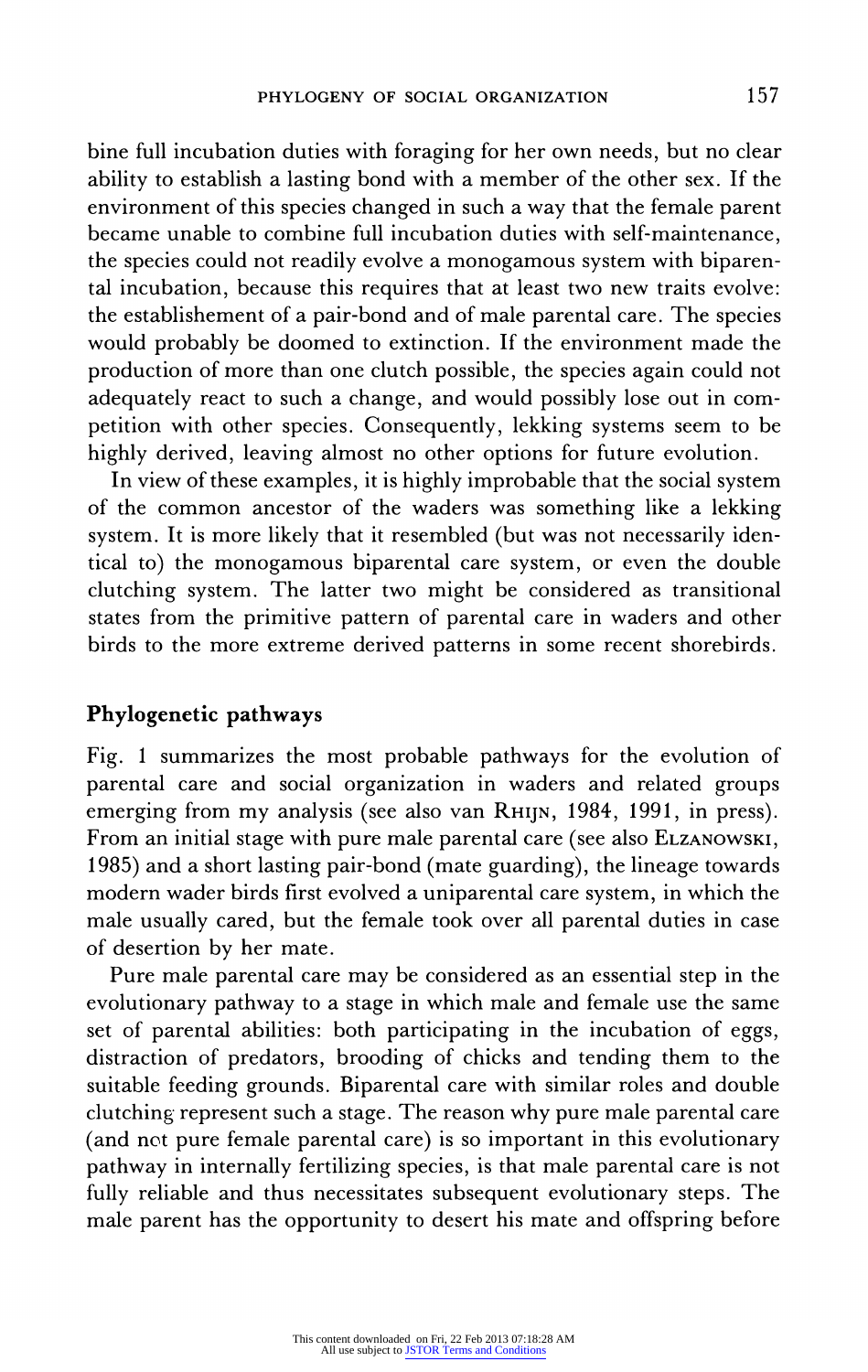

**Fig. 1. Probable pathways in the evolution of parental care and social organization in waders and related groups. Grey arrows: high probability transitions. Blank arrows: low probability transitions.** 

**laying, because he does not need to be present when and where the eggs are laid (see MAYNARD SMITH, 1977). In contrast, the female is not able to desert her offspring before laying. Thus, male parental care has to evolve via a stage of mate guarding. This guarding behaviour may be profitable if the minority of the males in a population perform this strategy, but is, under a wide variety of natural conditions, not to the advantage of the male if the majority of the males in the population perform it (van RHIJN, 1984, in press). Thus, it may be adaptive to evolve female parental care to replace male parental care in case of desertion, but there seems to be no logical basis for the alternative: an evolution of male parental care to replace female parental care. It is also unlikely that an asymmetric stage of pure female parental care (role differentiation) evolves to a stage in which both parents stay with the offspring and the male acquires the same set of parental abilities as the female (uniformity of roles).** 

**As soon as female parental care evolved from a stage of pure male parental care, the ability of the male to care alone for his offspring was easily lost. The most important factor for such easy loss is probably the delicate equilibrium between guarding and non-guarding strategies in males. Male parental care does not seem to be very stable in evolution, but female parental care is!**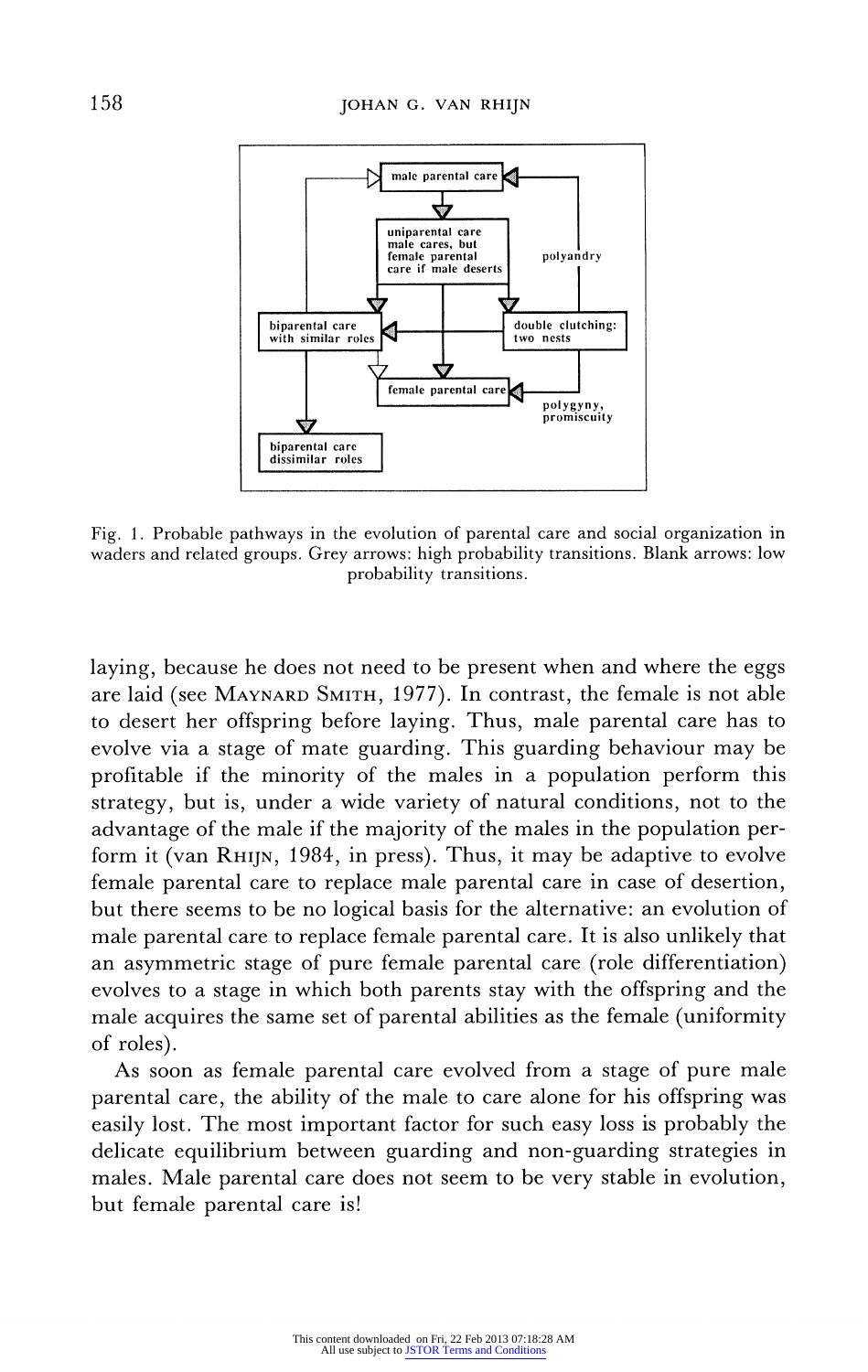**The uniparental care system includes male care or female care if the male deserts (both parents use the same set of parental abilities), and mate guarding (preceding to male parental care). This guarding**  behaviour may be considered as the beginning of a long-lasting pair**bond. Uniparental care can easily evolve in three directions. Firstly, it may gradually change into biparental care with similar roles, when one parent cannot do the whole job with sufficient success. Secondly, the uniparental care system may evolve towards double clutching under favourable conditions for egg-production, and thirdly, when inter-male competition becomes important, it may evolve into pure female parental care.** 

**Biparental care with similar roles may evolve in various directions, such as biparental care with role differentiation, and, should one parent be capable of the whole job, into male care or female care. I doubt whether these latter two possibilities are very likely from a stage in which both parents incubate, and thus are able to control egg temperature very precisely. It would require considerable physiological adaptation, both in the parents and the egg: the parent has to deal with tight time-budgets for foraging and the egg needs to endure longer pauses in the incubation. Yet, it is generally believed that most or all recent mating systems in birds have been evolved from a monogamous system with shared parental care. In contrast to many others, for instance PIENKOWSKI &GREEN-WOOD (1979) and ERCKMANN (1983), I also doubt whether biparental care evolved into double clutching. Such a process requires the simultaneous evolution of several properties, such as the ability of a single parent to do the whole job, and the ability of the female to lay two clutches in quick succession. I consider this an extremely unlikely possibility.** 

**Double clutching can easily evolve in three different directions. Firstly, females may become specialists in laying eggs for different males during successive short-lasting pair-bonds (polyandry). This is incompatible with prolonged female care, and thus the males have to fulfil all parental duties (male parental care). Since such a change may be associated with the loss of the female's ability to care, a reversal in the evolutionary process from polyandry to double clutching is unlikely. Secondly, it may evolve into biparental care with similar roles, when successful breeding requires more care than a single parent can give. The most probable explanation for this evolution is a substantial increase in the ability to control egg-temperature and thus to increase hatching success. One parent has to leave its clutch repeatedly for foraging, but two parents are able to incubate their eggs without marked interruptions. The advan-**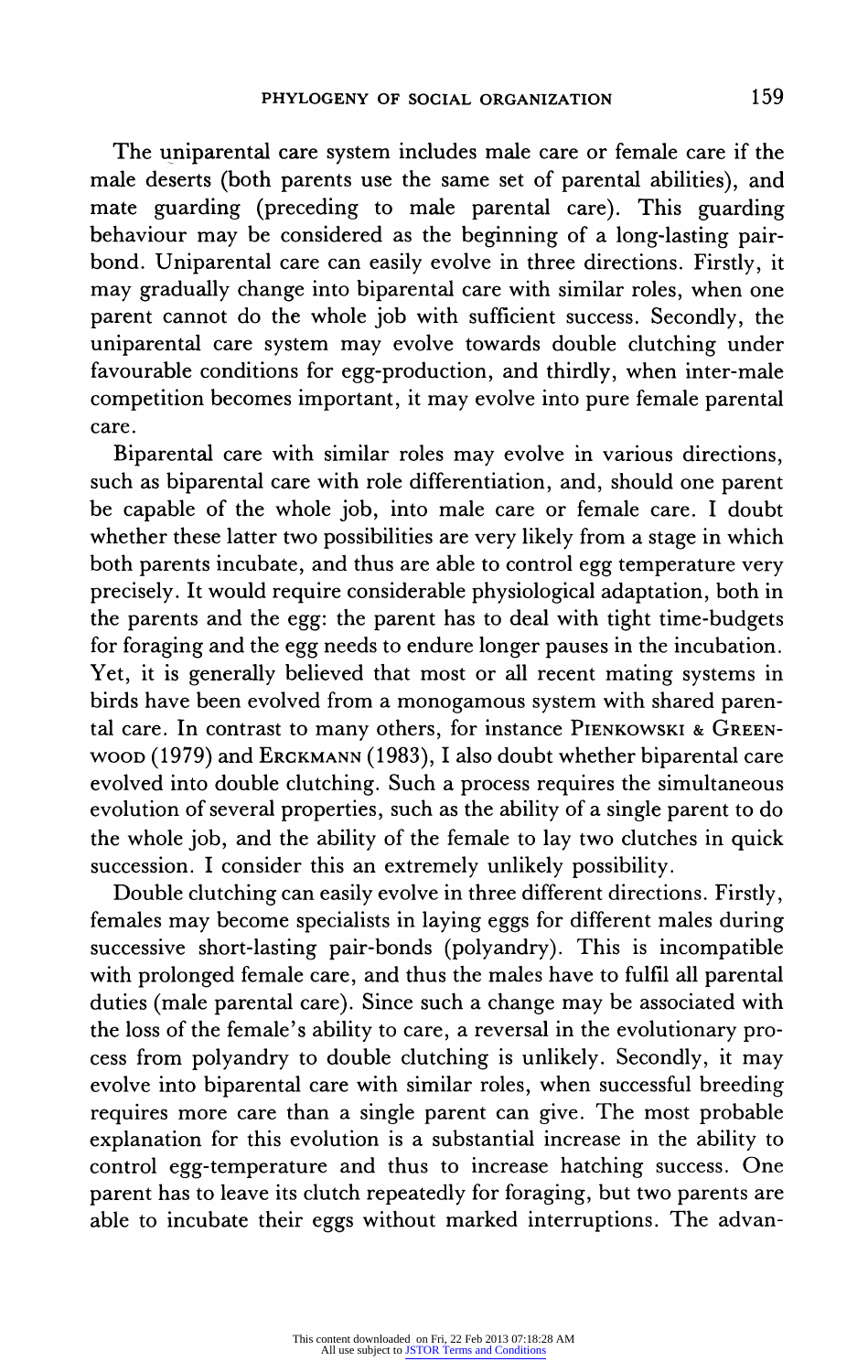**tages of such a change in harsh tundra areas are self-explanatory. Thirdly, it may also evolve into a system in which only the female cares for the offspring (female parental care). Such a situation may occur when inter-male competition becomes important. It may lead to polygyny, promiscuity, and lekking.** 

**Whereas biparental care with similar roles and double clutching may evolve in various directions, female parental care seems to be a dead end, especially when (as in promiscuity and lekking) parents do not maintain any kind of pair-bonding.** 

## **Predictions from the model**

**Above I postulated the pathways in the evolution of parental care and social organization purely on theoretical grounds. I now want to consider whether these pathways are consistent with the ideas about the phylogeny of taxonomic groups by formulating the consequences of the pedigree of behavioural traits for the phylogenetic tree of species. These include two main predictions and an additional one.** 

## **Prediction 1.**

**My suggestion that male parental care or its derivative uniparental care is the primitive pattern in waders implies that male parental care, uniparental care, and double clutching, may be preserved in various, only distantly related, branches of the lineage. All occurrences of these patterns probably come from the same origin. Since double clutching easily evolves to other patterns, the probability that such other patterns occur in the same branch of the pedigree is relatively high.** 

## **Prediciton 2.**

**My suggestion that pure female care can hardly evolve into another parental care pattern, implies that any species in which pure female parental care evolved may become extinct, or lead to a lineage in which all or almost all species display this parental care pattern. Not every incidence of female parental care in a lineage refers necessarily to the same origin.** 

## **Prediction 3.**

**An additional prediction can be made that species with biparental care with similar roles are usually unrelated to species with pure male or pure**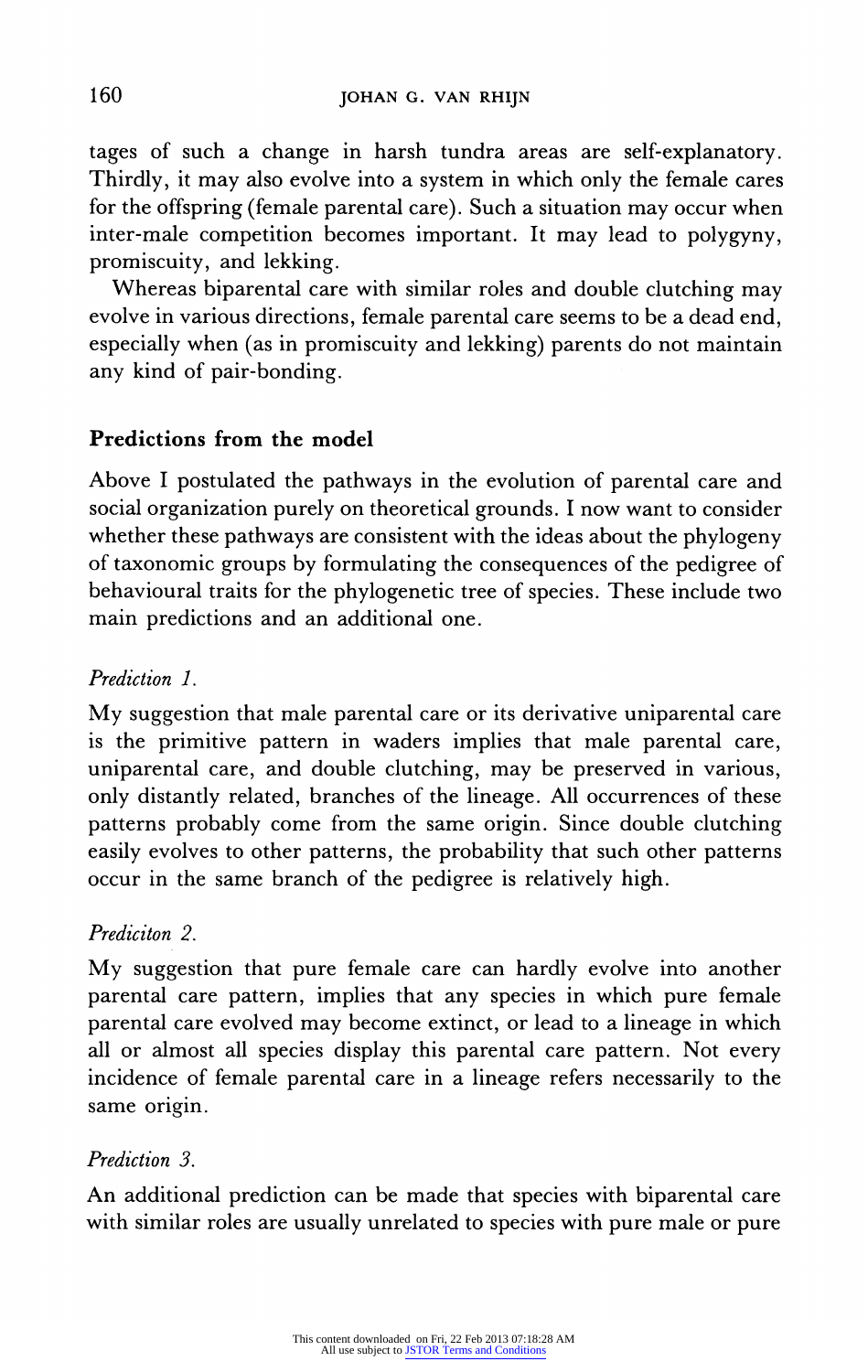**female parental care, unless the same lineage also encloses species with uniparental care or double clutching.** 

#### **Testing the model**

**Arctic sandpipers.** 

**Both main predictions hold for the Calidridinae. This may be concluded from a close examination of Fig. 2, a probable representation of the phylogenetic tree (van RHIJN, 1991). Double clutching, which is characteristic for Temminck's stint, sanderling and little stint (ORING, 1986), occurs in different lineages of the group (prediction 1). Temminck's stint is probably not very closely related to the other small sandpipers, where double clutching only occurs in the little stint. Besides, in the long-toed stint the male seems to perform all parental duties (MYERS et al., 1982). The sanderling clearly belongs to the sub-family, but is** 



**Fig. 2. Probable phylogenetic tree of arctic sandpipers and the divergence of parental care**  and social organization:  $d =$  double clutching,  $b =$  biparental care with roughly similar **roles, m = strongly male biased biparental care, f= female parental care with polygyny, p = female parental care with promiscuity. Mutual relatedness between species or groups of species indicated by the position of the vertical line between them, decreasing from left to right.**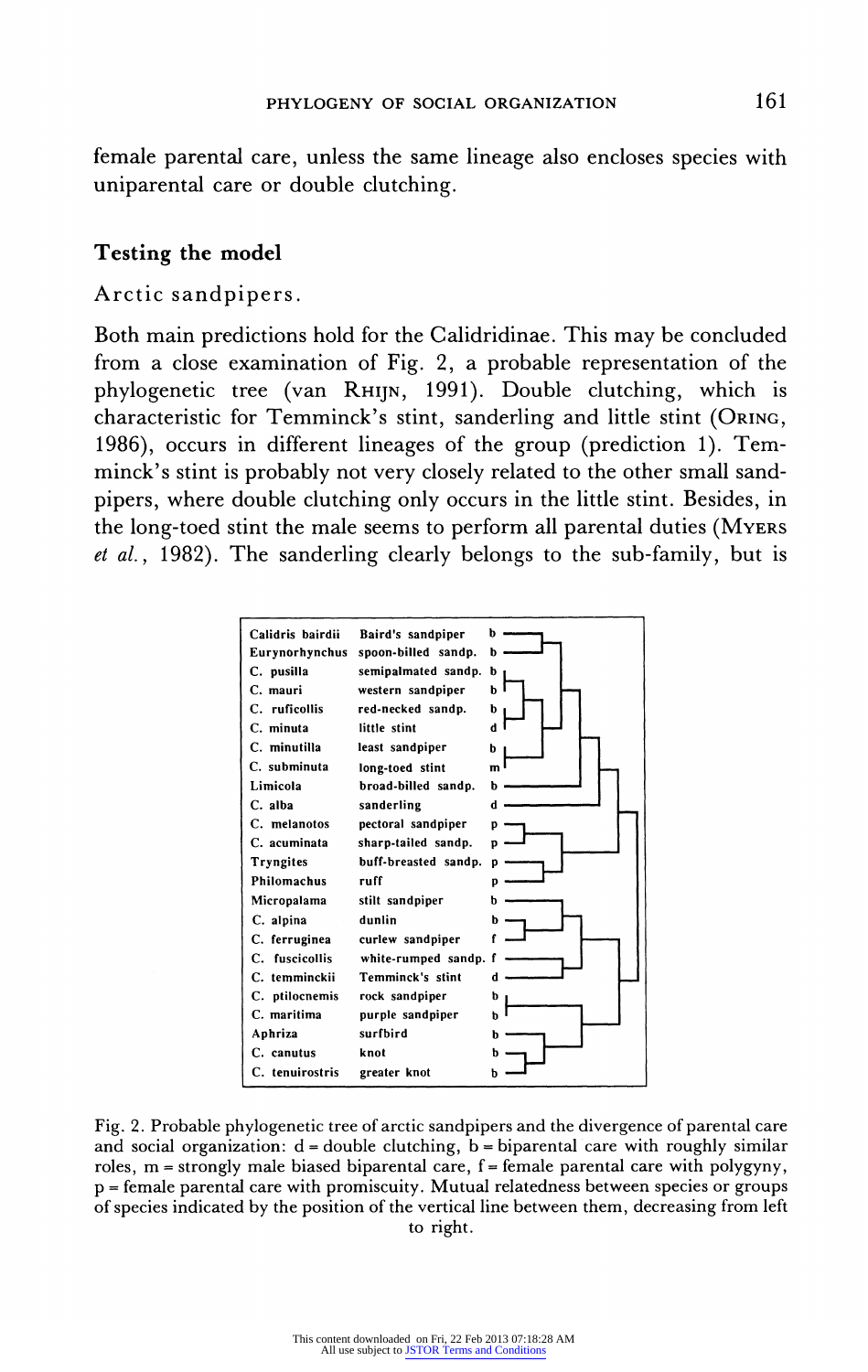**probably not closely related to any particular other species of the group.** 

**Pure female parental care (prediction 2) is shown by all four species**  within one and the same branch: pectoral sandpiper, sharp-tailed sand**piper, buff-breasted sandpiper, and ruff. All these species have complex promiscuous social systems without lasting bonds between the sexes (reviewed by van RHIJN, 1991). Besides, female parental care is also shown by two single species in another branch: curlew sandpiper and white-rumped sandpiper (reviewed by PITELKA et al., 1974). These may represent separate instances of evolution of pure female care. The finding that males and females of both these species maintain lasting bonds provides additional support for the idea that they recently evolved pure female parental care. That pattern seems to be evolved from a stage with double clutching because one of the other three species (Temminck's stint) in the same lineage displays such a pattern. The remaining two species in the same lineage (stilt sandpiper and dunlin) display biparental care with roughly similar roles, a pattern which can also easily be derived from double clutching.** 

# **Waders and related groups.**

**The predictions also hold for the complete order Charadriiformes. This may be deduced from a comparison between Table 1, which summarizes the diversity in social organization, and Table 2, illustrating to what extent the different families are related to one another.** 

**Sex-role reversal occurs in several distantly related groups (prediction 1), such as all three families of the suborder Scolopaci, and one family of the suborder Charadriomorpha. It may be characteristic for a whole group, such as the Jacanidae and Phalaropodinae JENNI & BETTS, 1978; KOMEDA, 1983; and reviewed by ORING, 1986). Moreover, in most species of Calidridinae the male parent performs more parental care after egg-laying than the female (reviewed by PITELKA et al., 1974; MYERS, 1981; CRAMP & SIMMONS, 1983), and thus these species display a slight tendency towards sex-role reversal. Pure male parental care may also be restricted to one or a few species of a group, such as the Charadriidae.** 

**Pure female parental care occurs among several representatives of the suborder Scolopacidae (prediction 2). It seems to be the usual pattern among all woodcocks, it occurs in at least one species of the Gallinagininae, probably more, perhaps all but the dowitchers, and in at least six species of the Calidridinae (reviewed byJEHL & MURRAY, 1986). According to STRAUCH (1978) woodcocks and part of the Gallinagininae**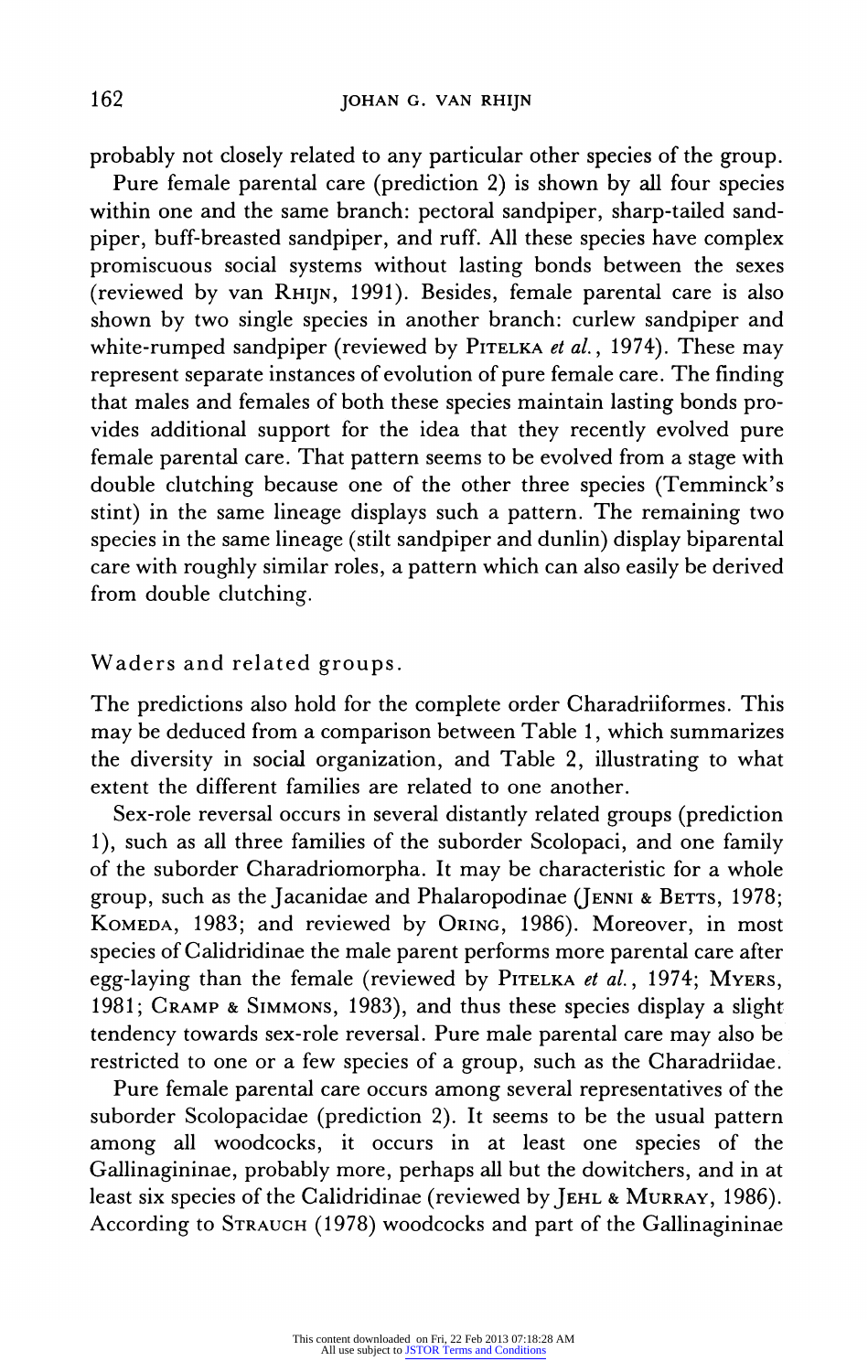| suborder Alcae                                     |                                          |
|----------------------------------------------------|------------------------------------------|
| family Alcidae                                     | auks                                     |
| suborder Charadriomorpha                           |                                          |
| infraorder Dromae                                  |                                          |
| family Dromadidae                                  | crabplovers                              |
| infraorder Lari                                    |                                          |
| superfamily Stercorarioidea                        |                                          |
| family Stercorariidae                              | skuas                                    |
| superfamily Laroidea                               |                                          |
| family Rhynchopidae                                | skimmers                                 |
| family Laridae                                     | gulls                                    |
| infraorder Chionae                                 |                                          |
| family Chionididae                                 | sheathbills                              |
| family Thinocoridae                                | seedsnipes                               |
| infraorder Burhirni                                |                                          |
| family Burhinidae                                  | thick-knees                              |
|                                                    |                                          |
| infraorder Charadrii                               |                                          |
| superfamily Haematopodoidea                        |                                          |
| family Haematopodidae                              | oystercatchers                           |
| family Recurvirostridae                            | avocets                                  |
| superfamily Charadrioidea<br>family Glareolidae    |                                          |
| family Vanellidae                                  | pratincoles                              |
| family Charadriidae                                | lapwings<br>plovers                      |
|                                                    |                                          |
| suborder Scolopaci                                 |                                          |
| superfamily Jacanoidea                             |                                          |
| family Jacanidae                                   | jacanas                                  |
| family Rostratulidae                               | painted snipes                           |
| superfamily Scolopacoidea                          |                                          |
| family Scolopacidae                                | sandpipers                               |
| subfamily Calidridinae<br>subfamily Gallinagininae | arctic sandpipers<br>snipes and dowitche |
| subfamily Scolopacinae                             | woodcocks                                |
| subfamily Tringinae                                | godwits and curlews                      |
| subfamily Arenariinae                              | turnstones                               |
| subfamily Phalaropodinae                           | phalaropes                               |
|                                                    |                                          |

# **TABLE 2. Phylogenetic classification of recent Charadriiformes after CRACRAFT (1981)**

**Phylogenetic relationship is closest in species of the same subfamily and becomes progressively looser in species belonging to the same family, superfamily, infraorder, suborder, and order.** 

**(without the dowitchers) represent a group which is derived from the same common ancestor. This could imply that pure female care evolved only once in this group. Pure female care probably evolved three times in the Calidridinae (see above). The occurrence of pure female parental**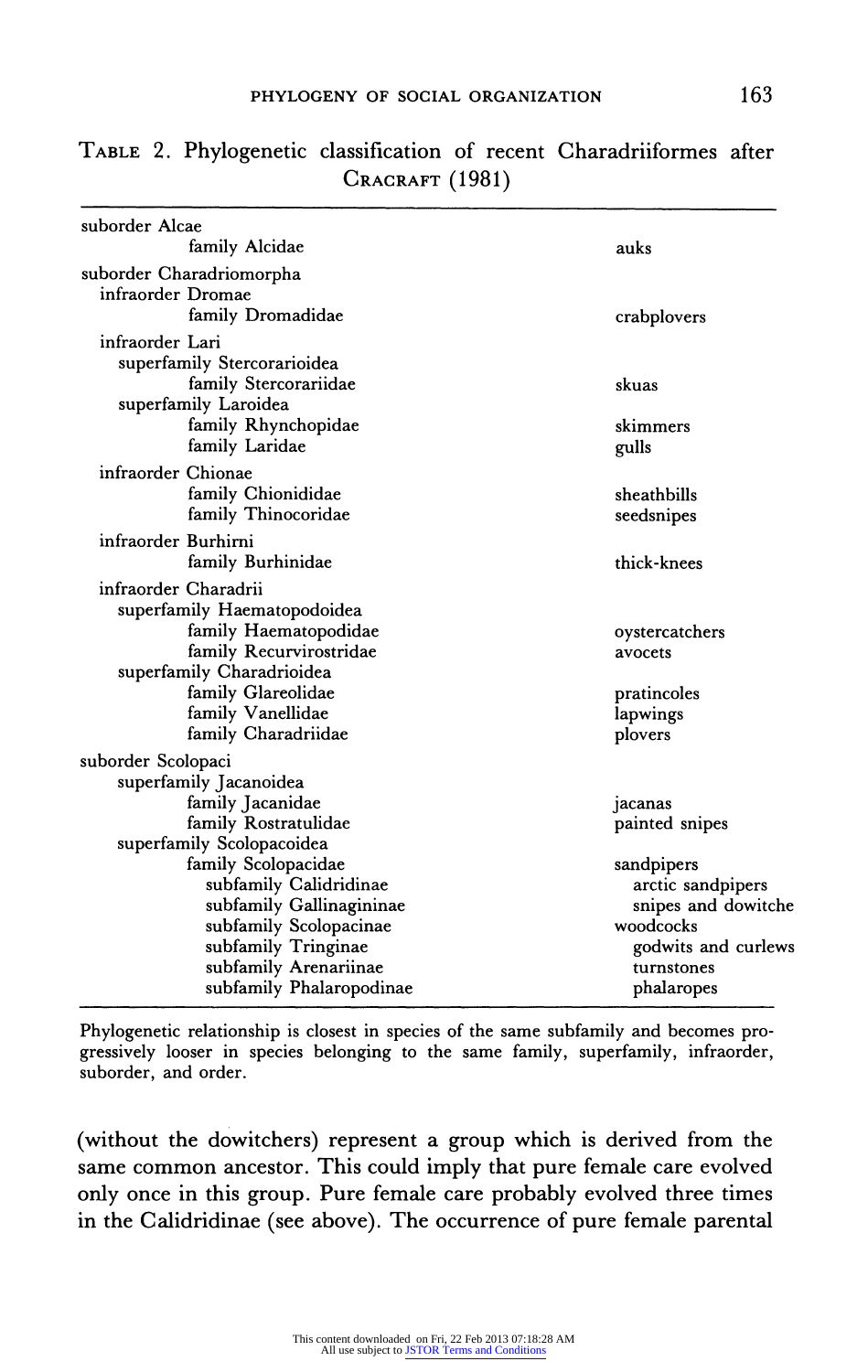**care in the suborder Charadriomorpha is open to question. The occasional incidence of polygyny and promiscuity in gulls (reviewed by van RHIJN & GROOTHUIS, 1985) and some plovers (CRAMP & SIMMONS, 1983) is, in all species concerned, an exception to the normal system of biparental care and a monogamous pair-bond. Pure female parental care certainly occurs in the seedsnipes (MACLEAN, 1969). However, one might question CRACRAFT'S suggestion (1981) on the position of seedsnipes. STRAUCH (1978) presented evidence that seedsnipes are more related to the Scolopaci. Thus, pure female care might be restricted to only one suborder. This could imply that the common ancestor of this group had particular properties which enabled the evolution of pure female care, whereas the common ancestors of the other suborders probably did not have such properties.** 

**Almost all species of these Alcae and Charadriomorpha, but also of several groups of the Scolopaci have biparental care (prediction 3) with roughly similar roles by males and females (CRAMP & SIMMONS, 1983; JEHL & MURRAY, 1986).** 

**The three predictions imply that close relatives of species with double clutching and pure male parental care are not so likely to have a similar parental care system as relatives of species with pure female parental care and biparental care. Table 3 shows that this seems to be the case in this order (8/17 or 47% have a similar system in the former group and 97/108 or 90% in the latter).** 

**Birds in general.** 

**Fossil remains of the first representatives of the Charadriiformes are from about eighty million years ago (BRODKORB, 1967). Most modern orders of birds must have originated also around that time, or perhaps somewhat earlier. If we assume that double clutching or uniparental care was the early pattern of care in waders, the early pattern in the other orders was either the same, or the pattern from which uniparental care has been derived: pure male parental care.** 

**At present pure male parental care (prediction 1) is shown in only a few groups (RIDLEY, 1978). Table 4 summarizes the main families in which only males tend broods. They occur in only four orders, or three divisions in the sense of CRACRAFT (1981). Besides Charadriiformes, these enclose Gruiformes, Galliformes, and Palaeognathiformes.** 

**In two families of the Gruiformes (mesites family from Madagascar, Mesitornithidae, and the button quails, Turnicidae) sex-role reversal,**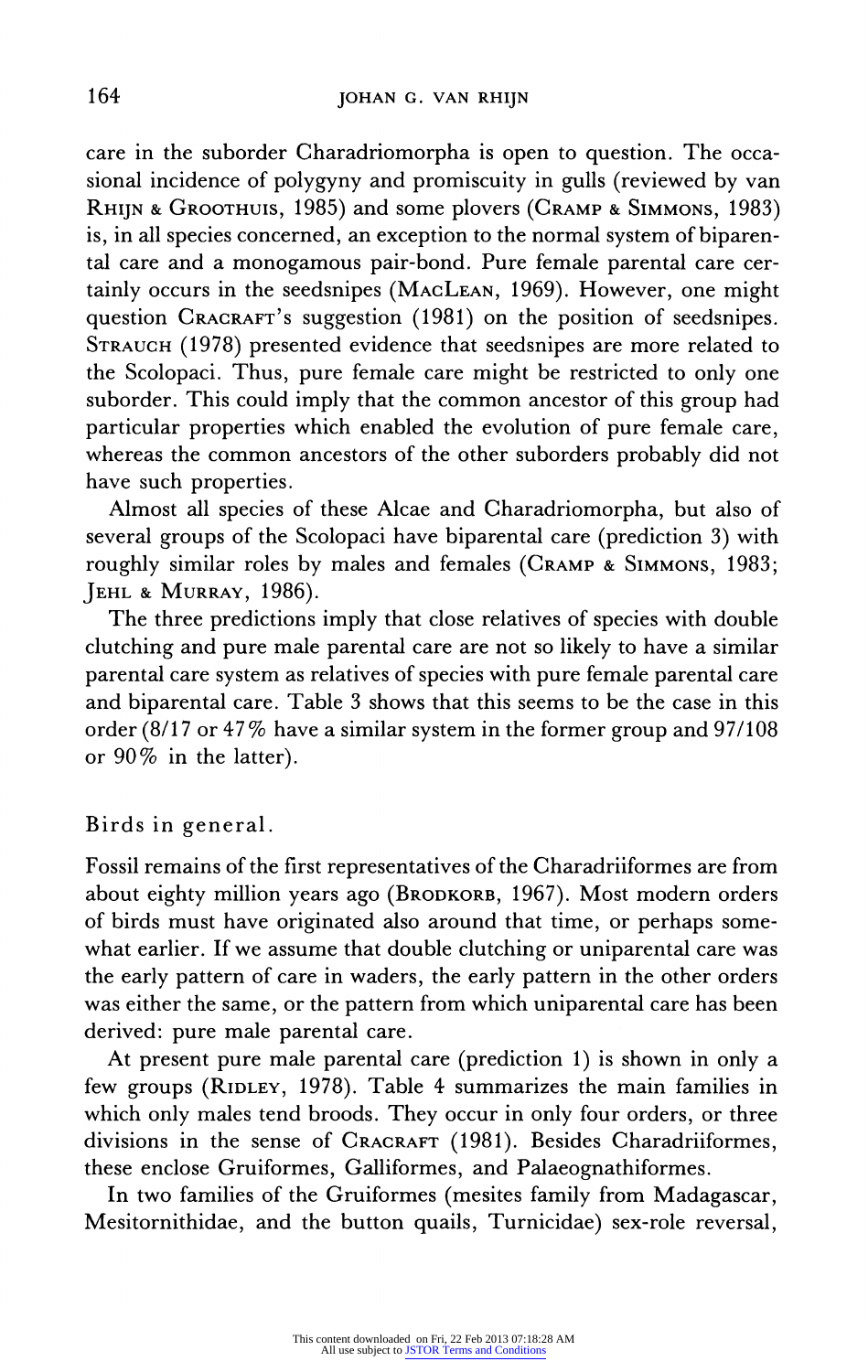| Parental care of close<br>relatives | Double<br>clutch | Only<br>male | Only<br>female | $Male +$<br>female | total |
|-------------------------------------|------------------|--------------|----------------|--------------------|-------|
| Double clutching                    |                  |              |                |                    |       |
| Only male parental care             |                  |              |                |                    | 13    |
| Only female parental care           |                  |              |                |                    | 13    |
| Biparental incubation               |                  |              |                | 86                 | 95    |

**TABLE 3. Parental care in closely related species of Charadriiformes** 

**The sample includes 125 species: 6 auks, 4 skuas, 34 larids, 2 sheathbills, 2 seedsnipes, 2 thick-knees, 1 oystercatcher, 2 avocets, 4 pratincoles, 5 lapwings, 10 plovers, 5 jacanas, 2 painted snipes, 24 arctic sandpipers, 3 snipes, 2 woodcocks, 12 Tringinae, 2 turnstones, and 3 phalaropes. Each of these species is compared with its closest relative in the sample. Details on parental care after VAN TYNE & BERGER (1975), RIDLEY (1978), ORING (1982, 1986), CRAMP & SIMMONS (1983, 1985), JEHL & MURRAY (1986).** 

**polyandry, and pure male parental care is common. In the mesites family pure male parental care is displayed by at least one species. In another species of the same family the parental role of the female seems to be most important (RAND, 1951). In button quail pure male parental care occurs in all species which have been studied (reviewed by LACK, 1968; RIDLEY, 1978). Parental care consists of incubation, accompanying the young,**  probably defending them against predators, and-in button quails, **especially during the first days after hatching-bill to bill feeding of the young (HOESCH, 1959, 1960). The occurrence of pure male parental care in the Gruiformes is extremely interesting because this order seems to be related to the Charadriiformes (Table 4). Most other species of the Gruiformes have biparental care with approximately similar roles (prediction 3), but there is at least one family (the bustards Otididae) in**  which pure female care (prediction 2) is displayed by all, or almost all **species (CRAMP & SIMMONS, 1980).** 

**In the order Galliformes pure male parental care is common in the megapodes, but in that family it remains restricted to the regulation of temperature in the breeding mound. The young, who are fully independent after hatching, are not accompanied by any parent (reviewed by LACK, 1968). In this family all species display approximately the same pattern. In contrast, there is considerable diversity in mating systems in another family, the Phasianidae. This family includes a few species of partridges displaying male parental care, but also several monogamous species with biparental care, several polygynous species with female parental care, and a few species with occasional polyandrous relationships, double clutching, and male parental care (CRAMP & SIMMONS,**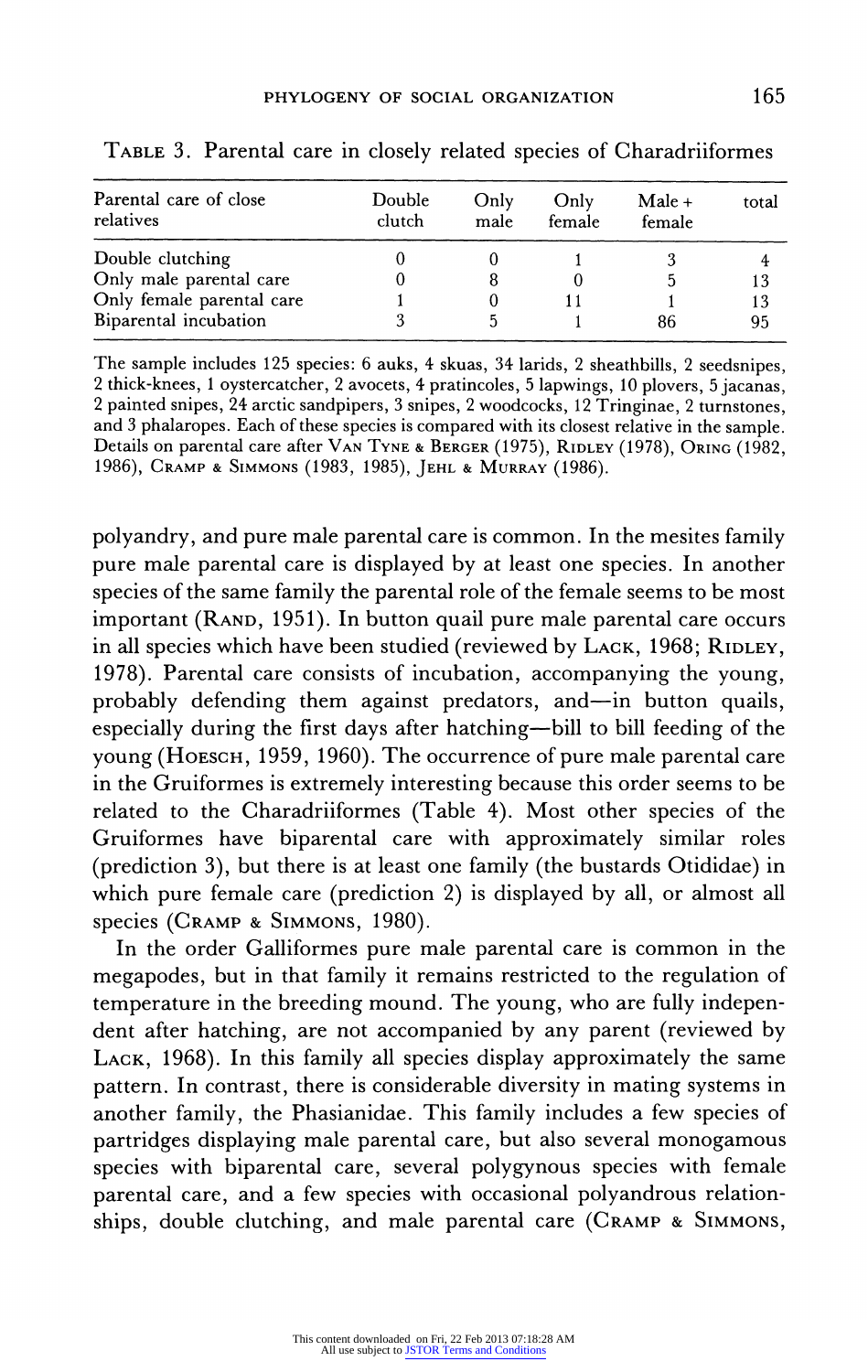| Order<br>family                 |                | Species with<br>pure male<br>parental care | Number of<br>species<br>in family |  |  |  |
|---------------------------------|----------------|--------------------------------------------|-----------------------------------|--|--|--|
| Palaeognathiformes (6 families) |                |                                            |                                   |  |  |  |
| Tinamidae                       | tinamous       | most or all                                | ±45                               |  |  |  |
| Apterygidae                     | kiwi           | all                                        | 3                                 |  |  |  |
| Casuariidae                     | cassowary      | all                                        | 3                                 |  |  |  |
| Dromiceiidae                    | emu            | at least one                               | $\overline{2}$                    |  |  |  |
| Rheidae                         | rhea           | at least one                               | $\overline{2}$                    |  |  |  |
| Galliformes (5 families)        |                |                                            |                                   |  |  |  |
| Megapodiidae                    | megapodes      | many or all                                | 10                                |  |  |  |
| Phasianidae                     | pheasants      | small proportion                           | $+200$                            |  |  |  |
| Gruiformes (11 families)        |                |                                            |                                   |  |  |  |
| Mesitornithidae                 | mesites family | at least one                               | 3                                 |  |  |  |
| Turnicidae                      | buttonquails   | many or all                                | 16                                |  |  |  |
| Charadriiformes (16 families)   |                |                                            |                                   |  |  |  |
| Charadriidae                    | plovers        | small proportion                           | $\pm 50$                          |  |  |  |
| Jacanidae                       | jacanas        | most or all                                | 7                                 |  |  |  |
| Rostratulidae                   | painted snipes | one                                        | $\overline{2}$                    |  |  |  |
| Scolopacidae                    | waders         | several                                    | $+85$                             |  |  |  |

**TABLE 4. Birds in which only males care for offspring** 

**Classification according to CRACRAFT (1981). Details on parental care after VAN TYNE & BERGER (1975), RIDLEY (1978), and ORING (1982).** 

**1980). Apparently, the adaptive radiation of parental care in this family occurred in a similar way as in the Scolopacidae. There are at least three taxa in the Galliformes-grouse, turkeys, and curassows-in which pure female care is displayed by all or almost all species (prediction 2).**  Biparental care with similar roles seems to be rare in this order (VAN **TYNE & BERGER, 1976).** 

**Pure male parental care is most common among the ratite birds and the Tinamidae (order Palaeognathiformes). Almost all species of this group display this pattern (LACK, 1968). The male incubates quite often the combined clutch of a number of females (e.g. BRUNING, 1974). In such species (e.g. the common rhea Rhea americana, common emu Dromiceus novaehollandiae, and various tinamous) females assemble in groups which may associate with different males in succession. In some other species (e.g. the kiwi Apteryx, cassowary Casuarius, and some other species of Tinamidae) male and female maintain monogamous relationships. The male accompanies the young, and defends his offspring against predators. The young feed independently. In the ostrich Struthio camelus**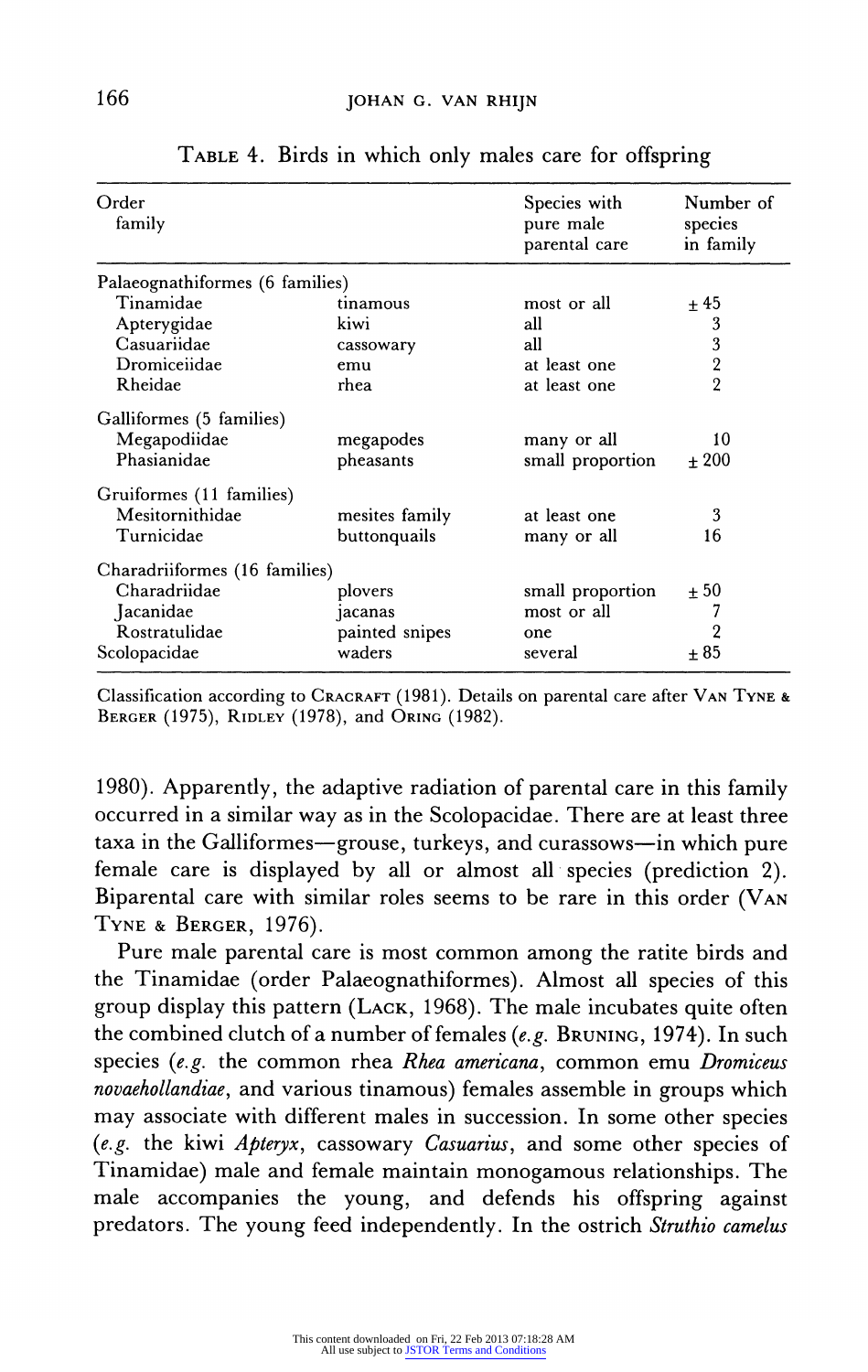**females also assemble in groups, but social roles differ because parental care is shared between male and dominant female in the harem group (BERTRAM, 1980).** 

**These data suggest that prediction 1 holds: pure male parental care seems to occur in lineages with various patterns of social organization. In three orders (Charadriiformes, Gruiformes, and Galliformes) male parental care is clearly associated with a large number of other parental care patterns, even at the level of families (Scolopacidae, Mesitornithidae, and Phasianidae) and genera. This variability of parental patterns is less clear within the order Palaeognathiformes, although the range of mating patterns in this order is considerable. It may be suggested that this order displays the primitive state of pure male parental care. No evolutionary trend towards the stage of uniparental care (Fig. 1), and the consequent adaptive radiation of parental care patterns, seems to have occurred in this group. The parental care pattern displayed by the ostrich may be considered as an extension of an original pattern (such as displayed by the rhea) by the evolution of supplementary female parental care.** 

**Prediction 2 that many species with pure female parental care are not closely related to species with other parental care patterns seems to be partly met in the groups considered. To investigate this prediction somewhat better I want to consider the occurrence of female parental care among the remaining groups of birds.** 

**In most families parental care is shared by both parents, quite often almost equally shared (LACK, 1968). In many of these groups there are no exceptions to this usual pattern. This supports prediction 3 that biparental care cannot easily evolve into care by one parent. Yet, it has been suggested by KEAR (1970) that pure female care, in almost all species of ducks, evolved from a stage in which both parents cared and maintained a long lasting pair-bond. Indeed, the occurrence of prolonged mate-guarding in all these species supports this idea. It must be stressed, however, that in most related groups, in which both parents care, parental tasks are unequally distributed between male and female. Most parental duties are performed by the females. Thus the evolution of pure female parental care in the Anseriformes from a stage with biparental care seems to be a very slow process.** 

**Pure female parental care is further displayed by many species of hummingbirds. It is also common in at least five groups of the Passeriformes: (1) the cotingas, manakins, and tyrant-flycatchers, which are closely related to each other, (2) the lyrebirds and their allied scrub birds, (3) the**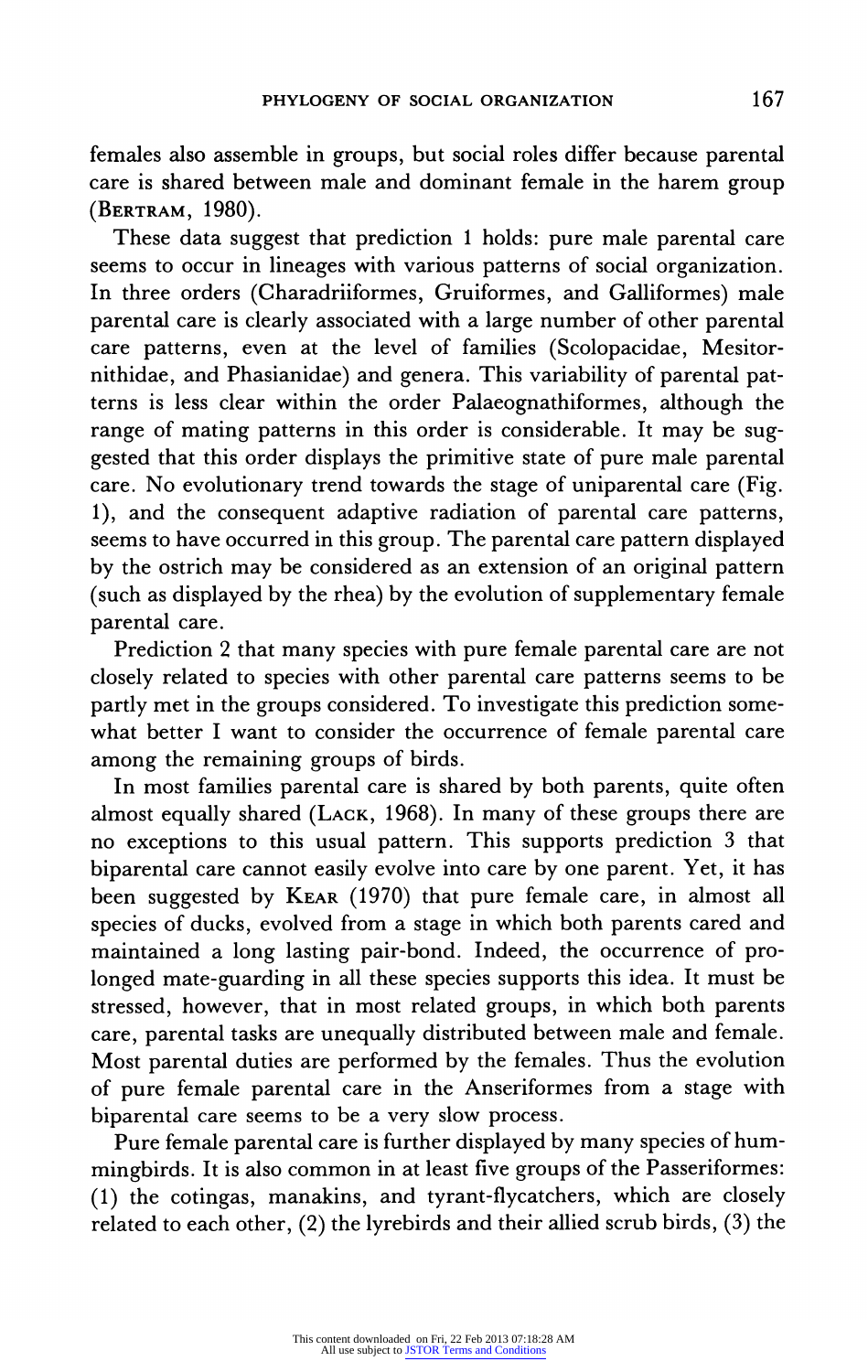**bowerbirds and birds of paradise, (4) the weaverbirds, and (5) the oropendolas. In most of these groups pure female parental care is not universal (VAN TYNE & BERGER, 1976). In these cases the only alternative is biparental care, usually with highly differing roles of both sexes. Incubation, for instance, is a pure female affair in a large majority of these species. Besides, in a considerable number of other families, in which almost all species have biparental care, but unequally shared, a few species display pure female care. Thus, prediction 2 is not fully met, except if one accepts the possibility of a transition between pure female parental care and biparental care in which most care is performed by the female. Since there is no theoretical argument against such a transition in any of the two alternative directions, I consider this a probable explanation.** 

## **Discussion**

**The value of the model has been investigated by considering whether its main predictions were met. Their fit, however, does not prove the correctness of the model, but only that is a fair possibility. To investigate the likelihood of the model I want to consider to what extent predictions by alternative models overlap with the predictions by the present model. Four alternatives will be discussed. Two of them represent the adaptationist's point of view: evolution of parental care and social organization is primarily a response to environmental conditions, which is hardly constrained by phylogenetic factors. One of these two emphasizes the importance of resources and predation in the evolution of parental care, the other one emphasizes the importance of social organization as an isolating mechanism between species. The other two models recognize the importance of phylogenetic factors (without denying the role of ecological factors), but depart from different ancestral stages: one from biparental care with similar roles by the two sexes-the traditional view (e.g. LACK, 1968; ORING, 1982)-and the other from pure female parental care.** 

**Resources and predation.** 

**Evolution of parental care patterns and social organization might hardly be influenced by phylogenetic factors, but mainly by the ecological factors met by the species, such as food and predation. This hypothesis generates a main prediction that similarities between species in parental**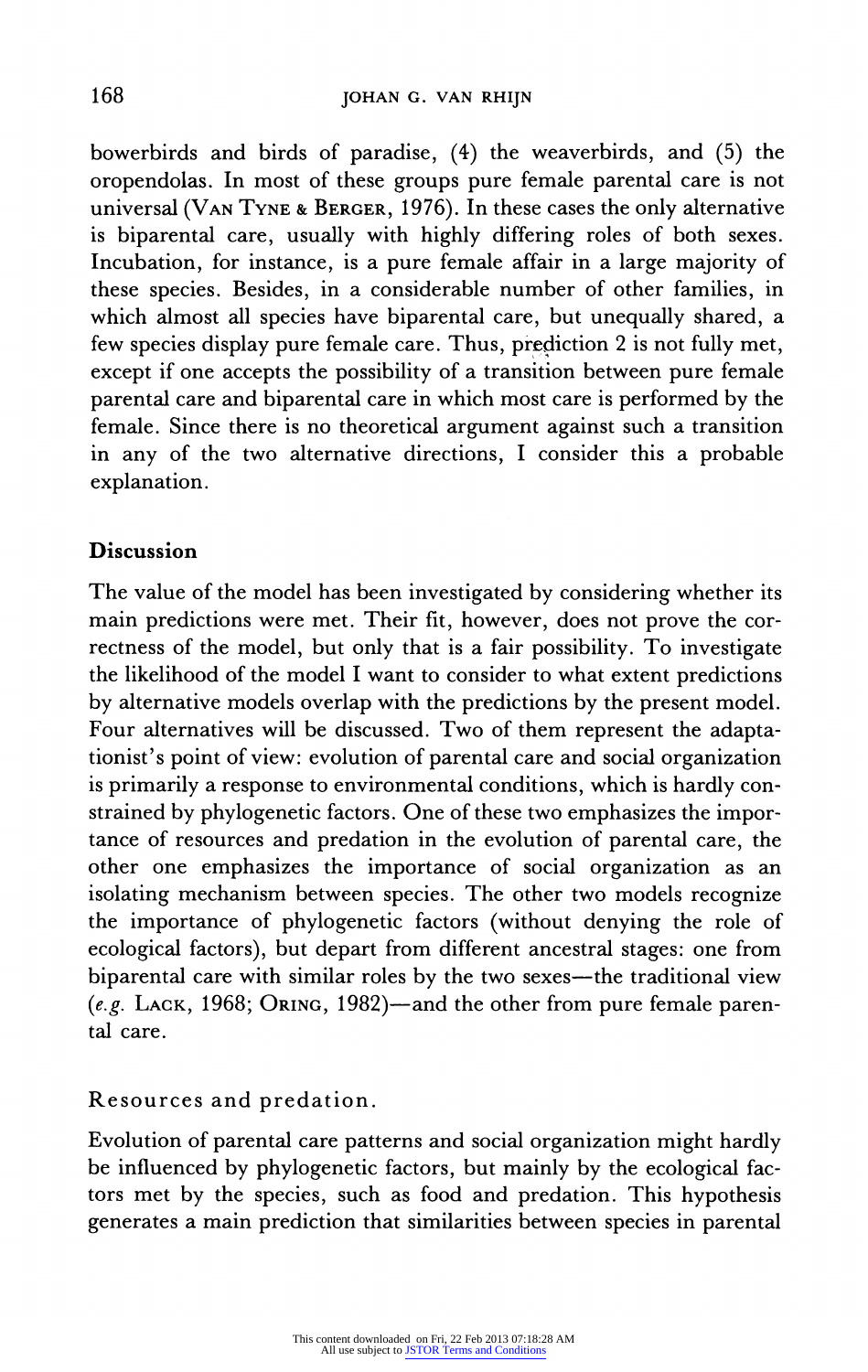**care patterns and social organization should be associated with similarities in ecological conditions. Within certain taxonomic groups (some genera and families) this prediction is entirely or partly met (see for instance LACK, 1968; PITELKA et al., 1974; ORING, 1982), but the association becomes rather poor in a comparison between species of higher taxonomic units (orders and classes). Moreover, part of the variability in parental care patterns and social organization in the lower taxonomic units (for instance in the arctic sandpipers) is not explained by the hypothesis.** 

**This hypothesis also generates predictions for the distribution of parental care patterns and mating systems in phylogenetic trees of species. Firstly, aberrant patterns in a certain lineage should be associated with diverging ecological conditions of the species. To investigate this possibility, habitat descriptions were compared with the accounts on parental care of various species of Charadriiformes and Phasianidae compiled by CRAMP & SIMMONS (1980, 1983). However, I failed to detect distinct associations of the kind in this material. Secondly, there should be a relation between ecological diversity between members of a group and diversity in parental care and mating patterns. I also failed to find clear evidence for this prediction. For instance, in the suborder Charadriomorpha parental care and mating patterns are fairly uniform but the ecological range is considerable, whereas in the family Scolopacidae the diversity in parental care and mating patterns is very large, but the ecological range is restricted. Thirdly, different taxonomic groups with similar ecological ranges should display almost the same**  variety of parental care and mating patterns. Since it is extremely dif**ficult to select groups with similar ecological ranges, I shall not try to test this, but, intuitively, I do not think that this prediction will be met.** 

#### **Isolating mechanisms.**

**Evolution of parental care patterns and social organization might hardly be influenced by phylogenetic factors, but mainly by the danger to produce bad quality offspring by interbreeding with related species. This hypothesis predicts considerable diversity in parental care and mating patterns in closely related species, especially when breeding close together. Although there is substantial diversity between closely related**  species in the separate courtship behaviour patterns (e.g. TINBERGEN, **1959), cases in which the diversity in parental care and mating patterns could be attributed to ethological isolation are scarce. For instance, the**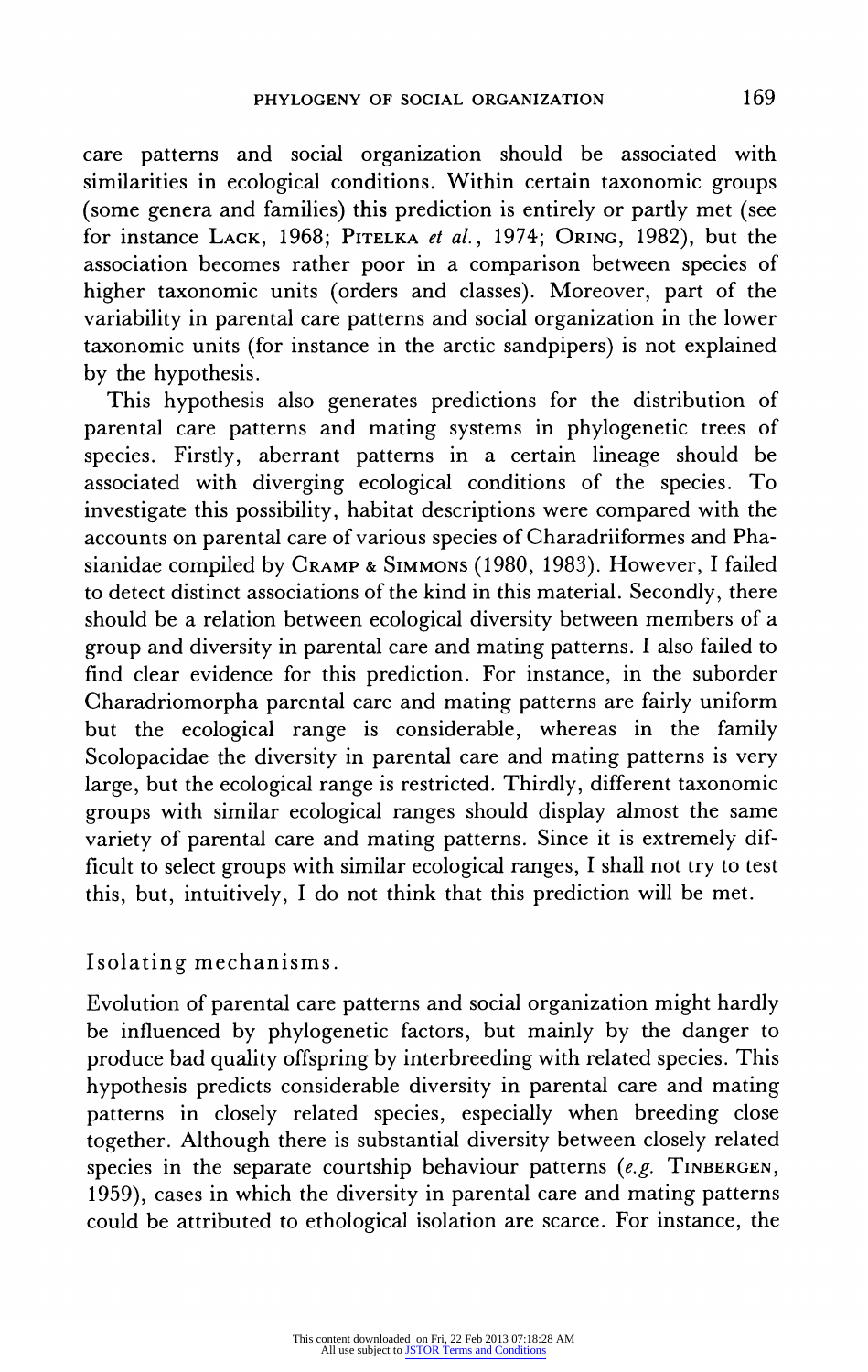**diversity in parental care patterns and social organization among colonially breeding seabird species is extremely small, although they often breed in mixed colonies (e.g. VEEN, 1977). On the other hand, ethological isolation cannot be excluded as a factor in the diversity of mating patterns in the arctic sandpipers.** 

**Resources, predation and isolating mechanisms.** 

**The hypothesis that mating pattern diversity evolved to prevent interbreeding between species, may be combined with the hypothesis emphasizing the importance of resources and predation. Such combination of hypotheses does not permit to make very precise predictions about the variability between closely related species, since the predictions of both original hypotheses may slightly contradict. For the more distantly related species this combination of hypotheses predicts similar relationships as the first of these two (resources and predation), but less strongly.** 

**Biparental care as the ancestral pattern.** 

**Parental care patterns and social organization in all birds might have evolved from a stage with biparental care with similar roles in their common ancestor, constrained by phylogenetic factors. This hypothesis predicts that pure male parental care is most likely to occur in lineages with biparental care with strongly dissimilar roles and most care performed by the male. On the other hand, pure female parental care is most likely to occur in lineages with biparental care with strongly dissimilar roles and most care performed by the female. Indeed, many species with pure female parental care are closely related to species with biparental care in which the female performs the major part of the job, but the biparental relatives of species with pure male parental care have at most slight asymmetries in the parental roles of the sexes. Moreover, this hypothesis does not explain the occurrence of both pure male and pure female parental care in the same lineage, and requires rather complex reasoning to explain the evolution of double clutching (see ERCK-MANN, 1983).** 

**Pure female parental care as the ancestral pattern.** 

**Parental care patterns and social organization in all birds might have evolved from a stage with pure female parental care in their common ancestor, constrained by phylogenetic factors. This hypothesis offers no**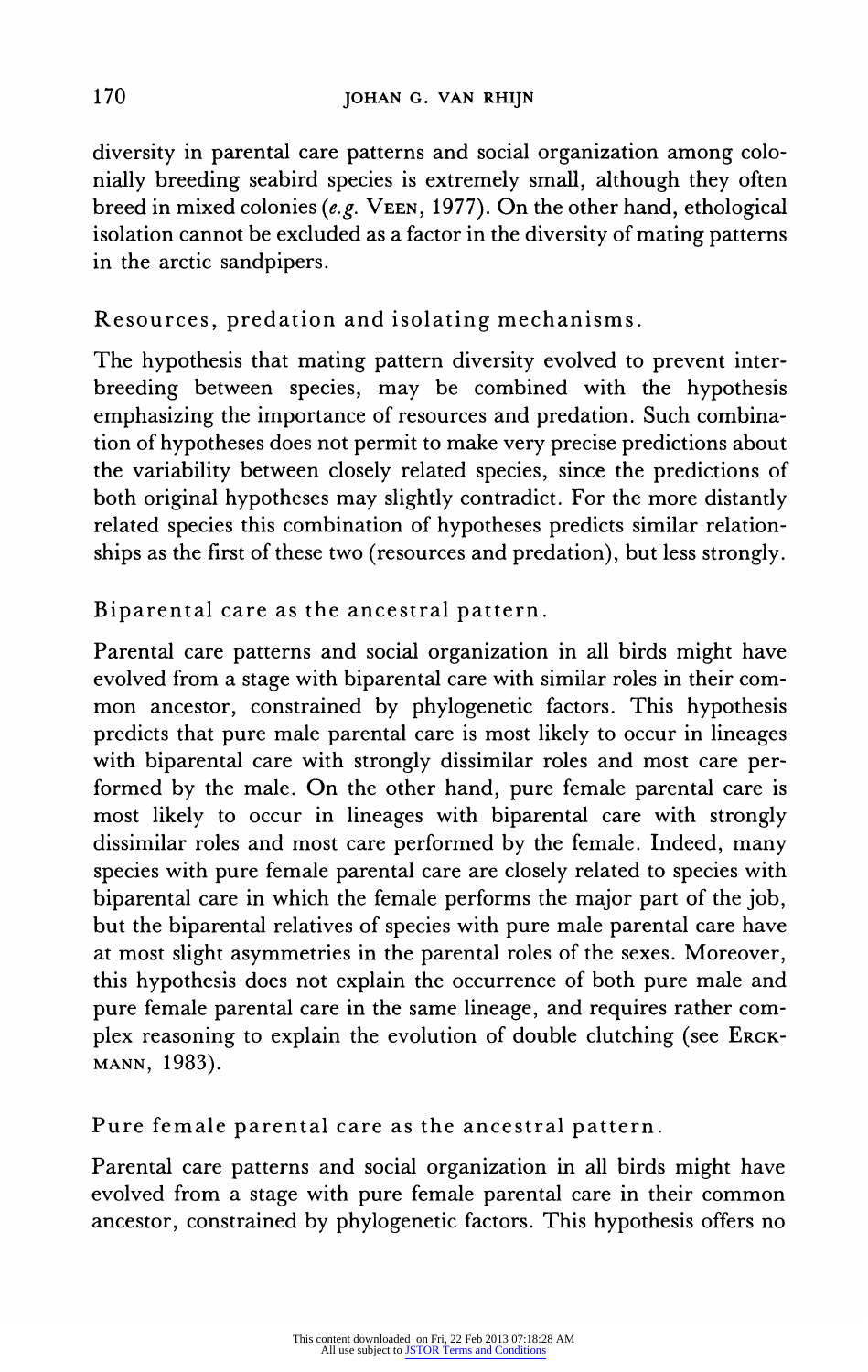**reasonable explanation for the evolution of biparental care with similar roles, which is widely distributed among birds. Besides, in view of the relative commonness of pure female parental care in birds, the hypothesis would predict the existence of higher taxonomic groups (e.g. orders) in**  which the pattern was universally distributed. This prediction is not met.

#### **Conclusions.**

**The main implications of my model were (1) the various parental care patterns in birds have been evolved from a primitive stage of male parental care, (2) male parental care, and especially uniparental care (male parent cares alone, but female parent cares alone if male deserts) offers a firm basis for the adaptive radiation of parental care patterns and social organization, (3) biparental care with similar roles can hardly be considered as an ancestral stage in the evolution of double clutching, and (4) pure female parental care offers a very poor basis for an adaptive response to changing environmental conditions. This model seems to be feasible because its main predictions are met. It is also rather likely because predictions by alternative models, either by ignoring phylogenetic constraints, or by departing from another ancestral stage, do not seem to fit.** 

#### **Summary**

**Ecological explanations for the diversity in parental care patterns and social organization in certain taxonomic groups of birds are not fully satisfactory. They need to be supplemented by phylogenetic explanations. In this article I discussed some aspects of the latter type of explanations, especially the difference between probabilities of certain evolutionary transitions occurring in the one and in the opposite direction.** 

**To explain the diversity in parental care and mating patterns in waders and related groups, I presented a model on the phylogenetic pathways in the evolution of parental care and social organization in birds. It departs from an ancestral state with pure male parental care which may evolve via "uniparental care" (male cares, but female cares if male deserts) and "double clutching" towards biparental care with similar roles, polyandry and pure female parental care (polygyny, promiscuity). I have argued that certain transitions in this model (especially those from uniparental care and double clutching towards biparental care with similar roles and towards pure female parental care) may easily occur in the given direction, but not in the opposite one.** 

**The model predicts that pure male parental care and related patterns may be preserved in various lineages and may be associated with several other patterns in related species. It also predicts that pure female parental care is, in many instances, a final stage in the evolution, and hence quite often combined with pure female parental care in related species. To investigate the value of the model I tested its predictions for the phylogenetic trees of (1) arctic sandpipers, (2) the complete order of Charadriiformes, and (3) birds in general. All predictions were met. To investigate the likelihood of the model I considered to what extent predictions by alternative models were met. These models either**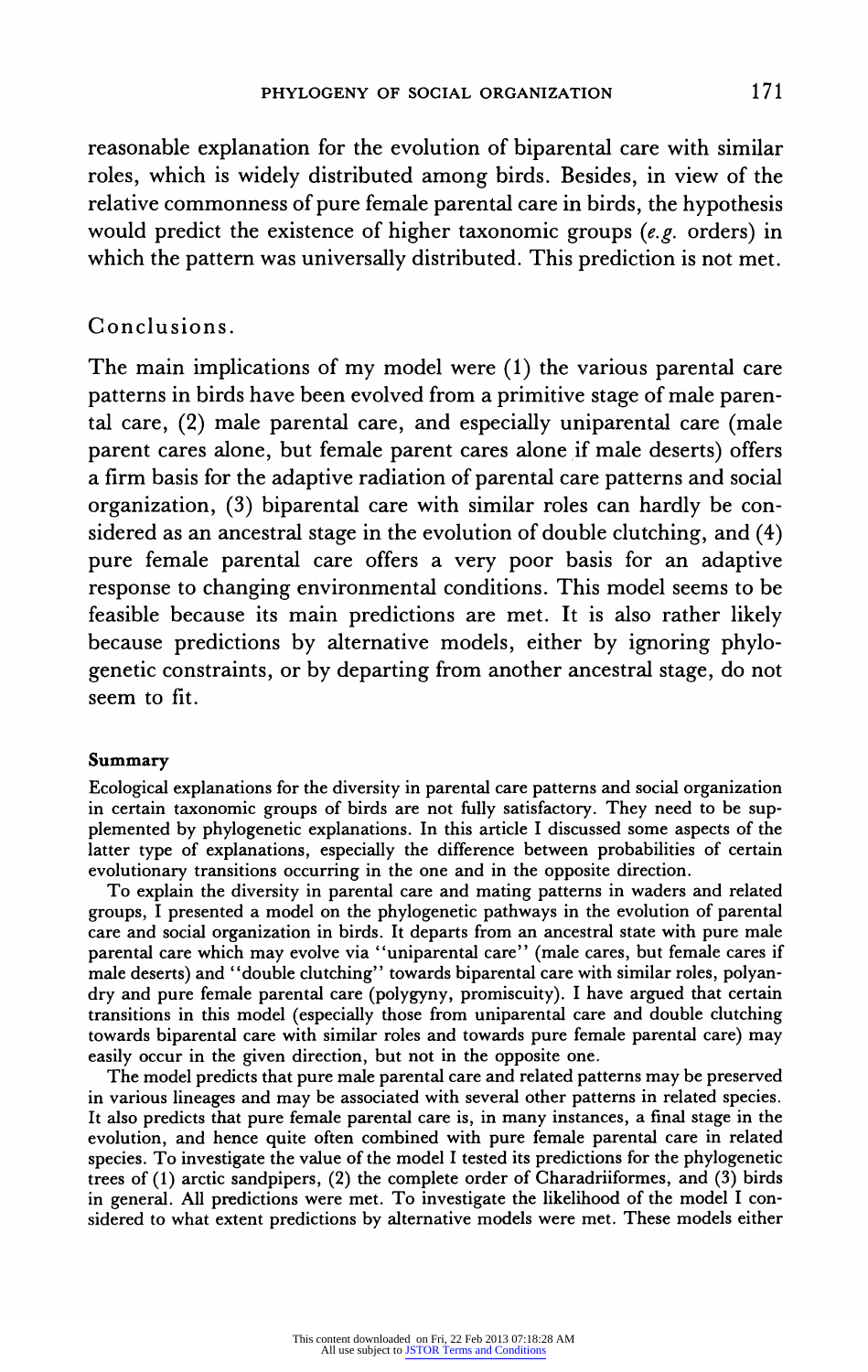**ignored the effect of phylogenetic factors, or departed from alternative ancestral stages. The fit of the data seemed to be bad with the predictions of all of these models. Thus, the original model presented in this article must be considered as a probable reflection of the phylogeny of parental care and social organization in birds.** 

#### **References**

- **BERTRAM, B. C. R. (1980). Breeding system and strategies of ostriches. Proc. 17th Int. Orn. Congr., Berlin, p. 890-894.**
- **BREIEHAGEN, T. (1989). Nesting biology and mating system in an alpine population of**  Temminck's stint *Calidris temminckii.* - Ibis 131, p. 389-402.
- **BRODKORB, P. (1967). Catalogue of fossil birds: Part 3 (Ralliformes, Ichthyornithiformes, Charadriiformes). - Bull. Fla. State Mus. 11, p. 99-220.**
- **BRUNING, D. F. (1974). Social structure and reproductive behavior in the greater rhea. - Living Bird 13, p. 251-294.**
- **CRACRAFT, J. (1981). Towards a phylogenetic classification of the recent birds of the world (class Aves). - Auk 98, p. 681-714.** 
	- **CRAMP, S. & SIMMONS, K. E. L. (eds). (1980). The birds of the western Palearctic, Vol.**  II. - Oxford University Press, Oxford.
	- **-- & -- (eds). (1983). Idem, Vol. III. Oxford University Press, Oxford.**
	- —— & —— (eds). (1985). *Idem*, Vol. IV. Oxford University Press, Oxford.
	- **ELDREDGE, N. & GOULD, S. J. (1972). Punctuated equilibria: an alternative for phyletic gradualism. - In: Models in paleobiology (T. J. M. SCHOPF, ed.). Freeman, Cooper and Co., San Francisco, p. 82-115.**
	- **ELZANOWSKI, A. (1985). The evolution of parental care in birds with reference to fossil embryos. - Proc. 18th Int. Orn. Congr. Moscow, p. 178-183.**
	- **ERCKMANN, W. J. (1983). The evolution of polyandry in shorebirds: an evaluation of hypotheses. - In: Social behavior of female vertebrates (K. WASSER, ed.). Academic Press, New York, p. 113-168.**
- $\rightarrow$  GITTLEMAN, I. L. (1981). The phylogeny of parental care in fishes.  $\rightarrow$  Anim. Behav. 29, **p. 936-941.**
- **GOULD, S. J. & ELDREDGE, N. (1977). Punctuated equilibria: the tempo and mode of**  evolution reconsidered. - Paleobiology 3, p. 115-151.
	- **HOESCH, W. (1959). Zur Biologie des siidafrikanischen Laufhiihnchens Turnix sylvatica lepurana. -J. f. Orn. 100, p. 341-349.**
	- **(1960). Zum Brutverhalten des Laufhihnchens Turnix sylvatica lepurana. J. f. Orn. 101, p. 265-275.**
	- **JEHL, J. R. & MURRAY, B. G. (1986). The evolution of normal and reverse sexual size**  dimorphism in shorebirds and other birds. - In: Current ornithology, Vol. 3 (R. **F. JOHNSON, ed.). Plenum Press, New York, p. 1-86.**
	- **JENNI, D. A. & BETTS, B. J. (1978). Sex differences in nest construction, incubation, and parental behaviour in the polyandrous American jacana (Jacana spinosa). - Anim. Behav. 26, p. 207-218.**
	- **KEAR, J. (1970). The adaptive radiation of parental care in waterfowl. In: Social behaviour in birds and mammals, essays on the social ethology of animals and man (J. H. CROOK, ed.). Academic Press, London, p. 357-392.**
- **KOMEDA, S. (1983). Nest attendance of parent birds in the painted snipe (Rostratula benghalensis). - Auk 100, p. 48-55.** 
	- **LACK, D. (1968). Ecological adaptations for breeding in birds. Methuen, London.**
	- **LARSON, S. (1957). The suborder Charadrii in arctic and boreal areas during the tertiary and pleistocene. A zoogeographic study. - Acta Verteb. 1, p. 1-84.**
	- **MACLEAN, G. L. (1969). A study of seedsnipe in southern South America. Living Bird 8, p. 33-80.**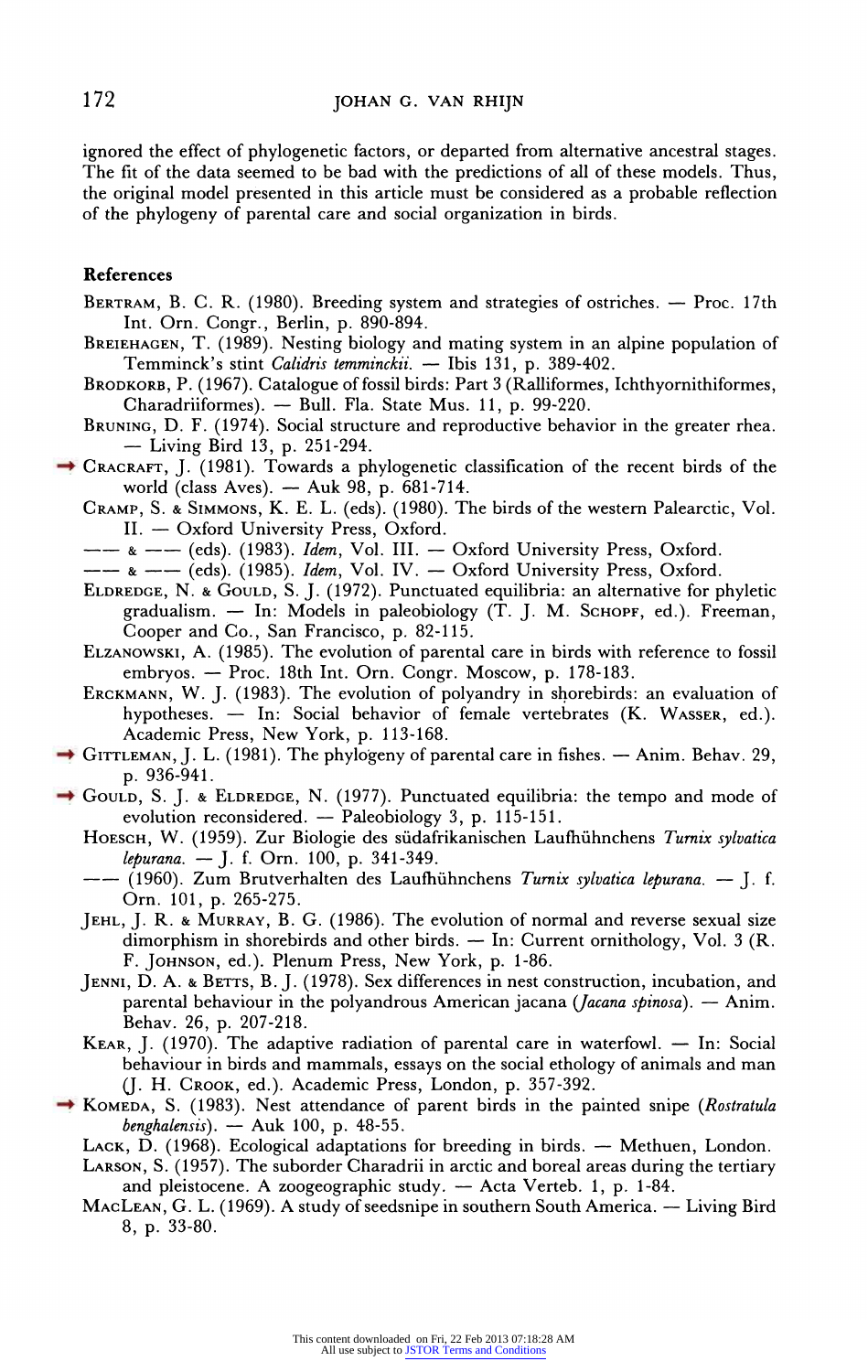**MAYNARD SMITH, J. (1977). Parental investment: a prospective analysis. - Anim. Behav. 25, p. 1-9.** 

**-, BURIAN, R., KAUFFMAN, S., ALBERCH, P., CAMPBELL, J., GOODWIN, B., LANDE, R., RAUP, D. & WOLPERT, L. (1985). Developmental constraints and evolution. A perspective from the Mountain Lake Conference on development and evolution.**  $-$ **Quart. Rev. Biol. 60, p. 265-287.** 

- **MYERS, J. P. (1981). Cross-seasonal interactions in the evolution of sandpiper social systems. - Behav. Ecol. Sociobiol. 8, p. 195-202.** 
	- **-, HILDEN, O. & TOMKOVICH, P. (1982). Exotic Calidris species of the Siberian tundra. - Orn. Fenn. 59, p. 175-182.**
	- ORING, L. W. (1982). Avian mating systems. In: Avian biology, Vol. 6 (D. S. **FARNER, J. R. KING & K. C. PARKES, eds). Academic Press, New York, p. 1-92.**  —— (1986). Avian polyandry. — In: Current ornithology, Vol. 3 (R. F. Joнnson, ed.).
	- **Plenum Press, New York, p. 309-351.**
	- **PIENKOWSKI, M. W. & GREENWOOD, J. J. D. (1979). Why change mates? Biol. J. Linn. Soc. 12, p. 85-94.**
- **PITELKA, F. A., HOLMES, R. T. & MACLEAN, S. F. (1974). Ecology and evolution of social organization in arctic sandpipers. - Amer. Zool. 14, p. 185-204.**
- $\rightarrow$  RAND, A. L. (1951). The nests and eggs of *Mesoenas unicolor* of Madagascar.  $-$  Auk 68, **p. 23-26.** 
	- **RENSCH, B. (1947). Neuere Probleme der Abstammungslehre. Enke, Stuttgart.**
	- **RHIJN, J. G. van (1984). Phylogenetical constraints in the evolution of parental care strategies in birds. - Neth. J. Zool. 34, p. 103-122.**
	- **-- (1985). A scenario for the evolution of social organization in ruffs Philomachus pugnax**  and other charadriiform species. - Ardea 73, p. 25-37.
	- **(1991). The ruff. Individuality in a gregarious wading bird. Academic Press, London.**
	- **(in press). Mate guarding as a key factor in the evolution of parental care in birds. -Anim. Behav.**
	- $-\rightarrow \infty$  Groothuis, A. G. G. (1985). Biparental care and the basis for alternative bond**types among gulls, with special reference to black-headed gulls. - Ardea 73, p. 159-174.**
	- **RIDLEY, M. (1978). Paternal care. Anim. Behav. 26, p. 904-932.**
	- $\leftarrow$  (1983). The explanation of organic diversity. The comparative method and adaptations of mating. - Clarendon Press, Oxford.
	- **SCHMIDT-NIELSEN, K. (1975). Animal physiology. Adaptations and environment. Cambridge University Press, Cambridge.**
	- **SIMPSON, G. G. (1953). The major features of evolution. Columbia University Press, New York.**
	- **STRAUCH, J. G. (1978). The phylogeny of the Charadriiformes (Aves): a new estimate**  using the method of character compatability analysis. — Trans. zool. Soc. Lond. **34, p. 263-345.**
- **TINBERGEN, N. (1959). Comparative studies of the behaviour of gulls (Laridae): a progress report. - Behaviour 15, p. 1-70.** 
	- **VAN TYNE, J. & BERGER, A. J. (1975). Fundamentals of ornithology. Wiley, New York.**
	- **VEEN, J. (1977). Functional and causal aspects of nest distribution in colonies of the sand**wich tern (Sterna s. sandvicensis). - Behaviour, Suppl. 20, p. 1-193.
	- WILSON, E. O. (1975). Sociobiology. The new synthesis. Harvard University Press, **Cambridge (Mass).**